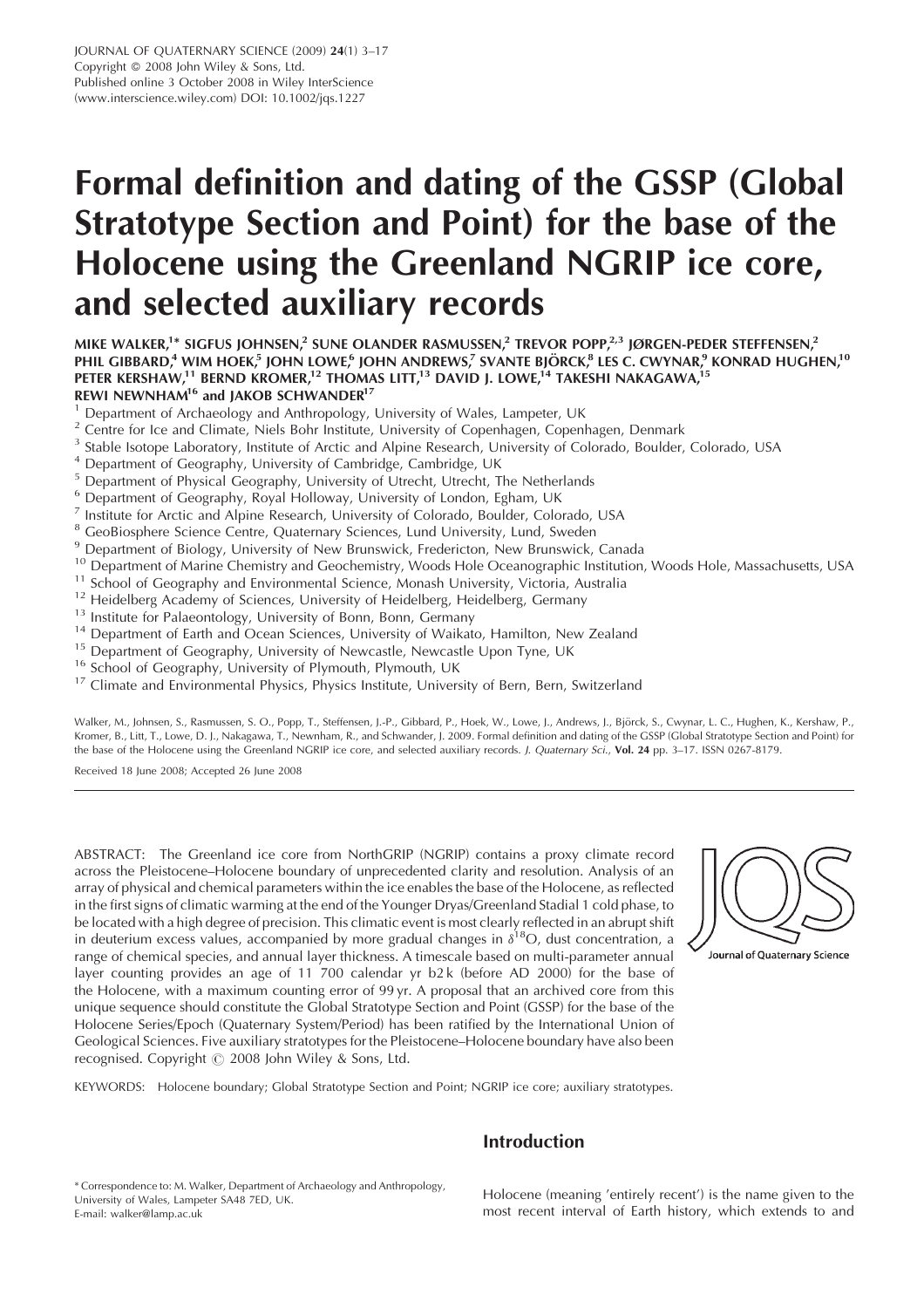includes the present day. It is the second series or epoch of the Quaternary System/Period, and is perhaps the most intensively studied interval of recent geological time. The Holocene stratigraphic record contains a wealth of detail on such diverse phenomena as climate change, geomorphological and geophysical processes, sea-level rise, vegetational developments, faunal migrations and, not least of all, human evolution and activity. Despite this rich and varied palaeoenvironmental archive, and in spite of the fact that the Holocene has long been recognised as a stratigraphic unit of series status (see below), a definition of the base of the Holocene (the Pleistocene– Holocene boundary) has previously never been formally ratified by the International Union of Geological Sciences.

In 2004, a Joint Working Group of the North Atlantic INTIMATE programme (Integration of ice-core, marine and terrestrial records: INQUA project 0408) and the SQS (Subcommission on Quaternary Stratigraphy) was established to bring forward a proposal for a definition of the Pleistocene– Holocene boundary (Global Stratotype Section and Point, GSSP) based on the NorthGRIP (NGRIP) Greenland ice core; five auxiliary stratotypes were recommended to support the proposal. This proposal was reviewed and formally accepted by the Subcommission on Quaternary Stratigraphy and subsequently by the International Commission on Stratigraphy (ICS). Details of the voting can be found on the SQS website (http://www.quaternary.stratigraphy.org.uk). In May 2008, the Executive Committee of the International Union of Geological Sciences (IUGS) ratified the Holocene GSSP located at 1492.45 m depth within the NGRIP ice core, Greenland. A preliminary account of the new GSSP was published in a special issue of Episodes (Walker et al., 2008), but the full proposal, as submitted to the IUGS, is published for the first time in this paper.

# Terminology

The origin of the term 'Holocene' is inextricably linked to the development of the nomenclature for ice-age time divisions. In the early to mid-19th century, two terms emerged independently to encompass near-surface, largely unconsolidated deposits: Quaternary (von Morlot, 1854; Desnoyers, 1829), and Pleistocene (Lyell, 1839), although the former considerably pre-dates this usage, having been employed by Giovanni Arduino as early as 1759 to describe the fourth stage or 'order' that he identified in the alluvial sediments of the River Po in northern Italy (Schneer, 1969; Rodiloco, 1970). The terms 'Quaternary' and 'Pleistocene' were initially applied to marine deposits, the former in the Paris Basin and the latter in eastern England. However, with the recognition that the extensive 'Drift' or 'Diluvial' deposits, until then considered to be marine, were the products of extensive recent glaciation, both soon became synonymous with the 'Ice Age' and with the evolution of humans. The Quaternary differed from the Pleistocene, however, in that it included Lyell's (1839) 'Recent' or Forbes' (1846) 'Post-glacial', a period that was subsequently termed 'Holocene' by Gervais (1867–69). The last-named term was formally adopted by the International Geological Congress (IGC) in 1885. Indeed, Parandier (1891) went further in that he considered the Holocene period to follow the Quaternary, and hence to constitute a fifth system ('Quinquennaire'), but this terminology was not subsequently adopted (Bourdier, 1957). In view of the near-temporal parallelism of the Quaternary and Pleistocene, numerous proposals have been made to discontinue usage of one or other of the terms, while alternatives such

as 'Anthropogene' or 'Pleistogene' have been advocated, albeit with limited success (Gibbard and van Kolfschoten, 2005). In practice, both 'Quaternary' and 'Pleistocene' have been employed over the course of the past century, the former being ascribed the rank of period/system within the Cenozoic Era and containing two separate series/epochs: the Pleistocene and the Holocene with the latter, as noted above, extending to the present day (Gibbard et al., 2005).

Three terms continue to be used as alternatives to Holocene, however. Recent and Post-glacial (see above) are widespread in the literature, but both have no formal status and are therefore invalid in stratigraphic nomenclature (Gibbard and van Kolfschoten, 2005). A third term, Flandrian, derives from marine transgression sediments on the Flanders coast of Belgium (Heinzelin and Tavernier, 1957), and follows European practice in naming temperate stages of the Quaternary after their characteristic marine transgressions (e.g. Holsteinian, Eemian). The term has frequently been employed as a synonym for Holocene (e.g. Nilsson, 1983, p. 23), particularly by those who consider the present temperate episode to have the same stage status as earlier interglacial periods. In these circumstances, the Flandrian becomes a designated stage within the Pleistocene, in which case the latter extends to the present day (cf. West, 1968, 1977, 1979; Woldstedt, 1969; Hyvärinen, 1978). This interpretation has not found universal acceptance, however (e.g. Morrison, 1969), and the terminology has not been widely used outside the British Isles (Flint, 1971, p. 324; Lowe and Walker, 1997, p. 16). Accordingly, the term Holocene Series/Epoch is preferred in recognition not only of modern worldwide usage, but also to acknowledge the importance of the present interglacial in terms of its distinctive palaeoenvironmental and unique anthropological record.

It should also be noted that the Holocene as defined above does not begin at the termination of the last cold stage around 14 500 cal. yr BP. Rather, it begins at the end of the Younger Dryas/Greenland Stadial 1 (GS-1), an anomalous cooling episode that interrupts the postglacial warming. This short-lived cold event, widely dated by radiocarbon to between ca. 12 900 and 11 500 cal. yr BP, is most strongly recorded in proxy records from the northern mid- and high-latitude regions.

# The Pleistocene–Holocene boundary

The conventional approach to the subdivision of the Quaternary stratigraphic record is to employ evidence for contrasting climatic conditions to characterise individual stratigraphic units (geologic-climatic units). This follows recommendations by the American Commission on Stratigraphic Nomenclature (1961, 1970) that recognised a geologic-climatic unit as indicating 'an inferred widespread climatic episode defined from a subdivision of Quaternary rocks' (ACSN, 1970, p. 31). In subsequent formal stratigraphic codes, however (Hedberg, 1976; North American Commission on Stratigraphic Nomenclature, 1983; Salvador, 1994), the climatostratigraphic approach has not been employed because of the prevailing view that, for most of the geological record, 'inferences regarding climate are subjective and too tenuous a basis for the definition of formal geologic units' (North American Commission, 1983, p. 849). This position does not find favour with Quaternary scientists, however, who contend that, as climatic change is the hallmark of the past two million years, it is difficult to envisage a scheme of stratigraphic subdivision for recent earth history which does not specifically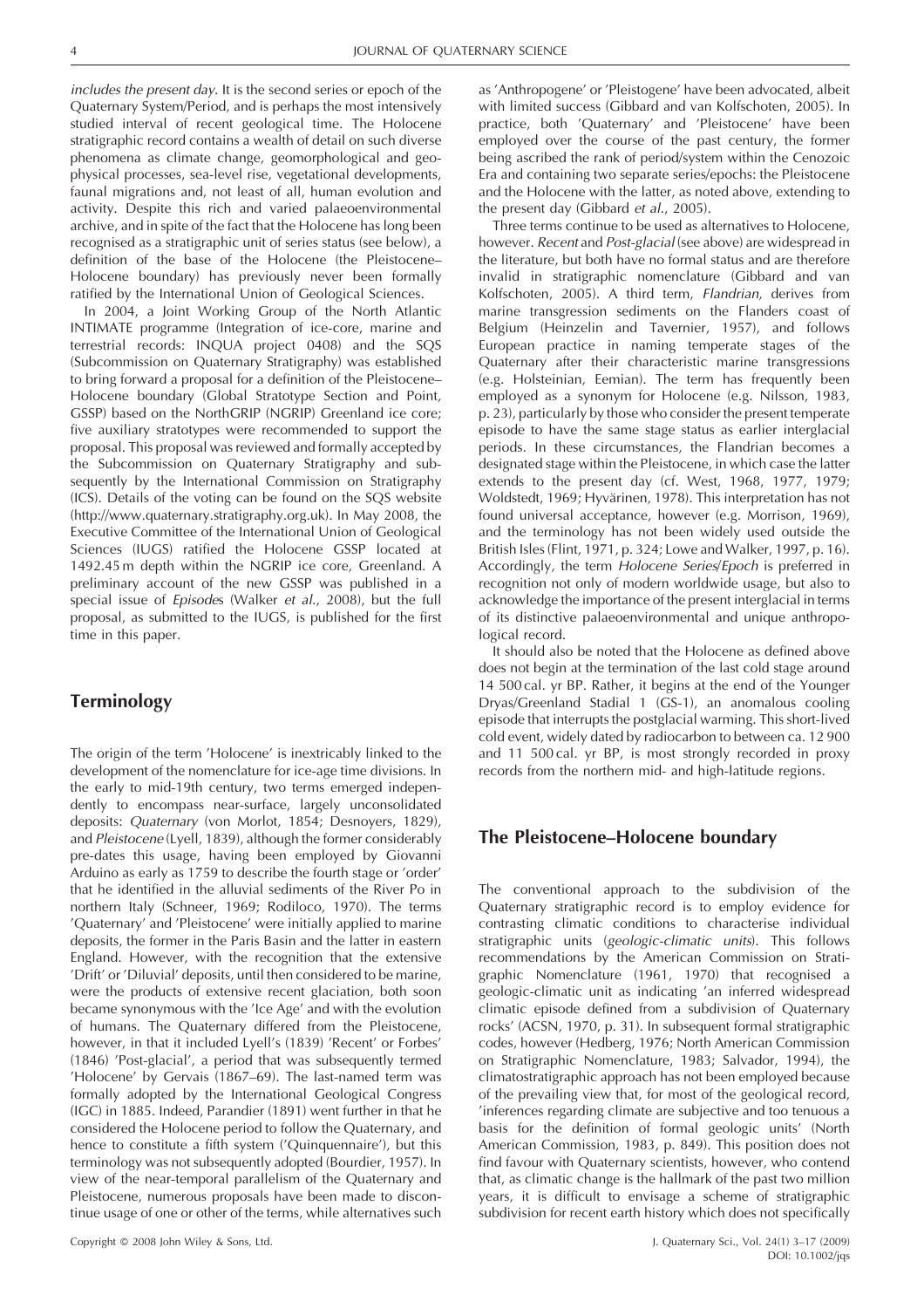acknowledge that fact (Lowe and Walker, 1997). Indeed, it now appears that the principal driver of recent global climatic change, namely variations in the Earth's orbit and axis (Milankovitch forcing), is reflected not only in key stratigraphic horizons within the Quaternary record, but also can be detected in pre-Quaternary sequences as far back as the late Palaeocene (Lourens et al., 2005). 'Astronomical pacing' provides both an index of the major climatic shifts and a basis for estimating the age of these events. As a consequence, major intervals of geological time within the Neogene and the Quaternary, which are evident in the climatic record, can be further defined as chronostratigraphic units (Zalasiewicz et al., 2004). For these reasons, Quaternary scientists continue to employ geologic-climatic units based on proxy climatic indicators as the principal means of subdividing the Quaternary stratigraphic sequence, and hence the Pleistocene–Holocene boundary (the base of the Holocene Series/Epoch) is defined in this proposal on the basis of its clear climatic signature. Potential depositional contexts in which the GSSP for the base of the Holocene might be located are considered in the following sections.

#### Marine sediments

It is normal practice in stratigraphy to delimit system, stage and lesser chronostratigraphical and geochronological boundaries, as far as possible, in continuous or near-continuous sedimentary sequences in which multiple lines of evidence are preserved. Throughout the geological column, these requirements are best met in marine sediment successions where the assumed continuity of sedimentation allows the palaeontological, isotopic, chemical and palaeomagnetic changes to be determined, and hence any major boundary to be defined precisely within a multi-proxy context. During the Phanerozoic, this approach not only enables geological boundaries to be accurately determined, but it also provides a basis for correlation between the stratotypes and boundaries that have been established in other sequences.

In many geological systems or periods, these boundaries are often placed in what would be regarded by Quaternary geologists as relatively shallow-water or shelf-sediment sequences. However, the ubiquity of Quaternary sedimentation means that the period is represented in all marine sedimentary contexts, including ocean floor, continental slope and continental shelf, near-shore littoral and beach deposits. The Pleistocene–Holocene transition is therefore found in a wide spectrum of depositional contexts and, in theory, the boundary stratotype could be located in any of these. In practice, however, this is problematical. In deep-ocean sediments, for example, while the formally defined geologicclimatic units of the marine isotope stages (MIS) are pivotal to stratigraphic subdivision and correlation over most of the Quaternary time range (e.g. Shackleton et al., 1990), in our view it would not be appropriate to define the base of the Holocene on the basis of the deep-ocean MIS record. There are two reasons for this: (1) many of the requirements of a GSSP, such as a sufficiently rapid rate of sedimentation, the assured continuity of sedimentation and a permanently fixed marker, are not met in deep-ocean sediments of Holocene age; and (2) there are considerable difficulties in determining the precise and accurate age of the Pleistocene–Holocene boundary in deep-ocean sediments, principally because radiocarbon dating, the most widely used method for the dating of late Quaternary marine sequences, is constrained by a range of methodological problems, most notably a spatially variable

marine reservoir effect (Waelbroek et al., 2001; Björck et al., 2003; Hughen et al., 2004b), and a 600 yr long 'radiocarbon age plateau' (discussed below, but also applicable to marine archives).

Difficulties also arise when marine shelf sediments are being considered as potential reference localities for the base of the Holocene. In the 1960s to 1980s, for example, attempts were made to define a Holocene basal boundary stratotype in a borehole sequence (Core B 873) from the Göteborg Botanical Garden in southwestern Sweden, where shallow-water marine deposits and glacio-lacustrine sediments, some of which are varved, occur above present sea level as a consequence of isostatic uplift at the end of the Late Pleistocene Weichselian Stage (Mörner, 1976). However, the poorly defined nature of the boundary in Core B 873, in terms of both lithostratigraphy and biostratigraphy (pollen and diatoms), the absence of radiocarbon dates from the core and problems associated with the interpretation of the palaeomagnetic record (Hyvärinen, 1976; Thompson and Berglund, 1976), led to the rejection of this sequence as a GSSP (Olausson, 1982). Similarly, two cores with marine sediments from a site to the north of Göteborg that had been proposed as a potential boundary stratotype and hyperstratotype for the Pleistocene–Holocene transition (Olausson, 1982) could not be accepted as such, again because of problems associated with radiocarbon dating and palaeoenvironmental interpretation. Elsewhere, shelf environments in general have proved to be unsuitable localities for defining Quaternary boundary stratotypes because glacioeustatic lowstands during glacial maxima have exposed shelf areas to processes of subaerial erosion down to depths of  $\sim$ 130 m below sea level. The combined effects of subsequent sea-level rise, neotectonics and/or isostatic crustal rebound during the Late Pleistocene and Holocene have resulted in shelf sediment sequences characterised by numerous marked erosional gaps, discontinuities, abrupt changes in sedimentation rate and complex facies variations. Collectively, therefore, these complicating factors mean that many Quaternary marine shelf successions are generally unsuitable for the siting of a GSSP locality.

A further difficulty in basing the Pleistocene–Holocene boundary on marine sediment records is that during the last deglaciation large quantities of cold fresh water, either from melting glacier margins or from lakes dammed by the ice, were released into the northern oceans (Clark et al., 2001; Teller et al., 2002). As a consequence, the global climatic warming signal in marine core records that reflects the onset of the Holocene may be masked by the regional or, in some cases, hemispherical-scale effects of the cooling of ocean waters that occurred during deglaciation.

### Terrestrial sediments

For many years Quaternary scientists have sought a boundary stratotype for the Holocene in terrestrial sedimentary records. Various depositional contexts have been proposed, including boundaries of till units, palaeosols and littoral indicators of sea-level change but, for a variety of reasons, none of these has proved to be satisfactory (Morrison, 1969; Bowen, 1978). Particular attention has been directed towards depositional sequences in lakes as these frequently contain a record of continuous sediment accumulation across the Pleistocene– Holocene boundary, as well as a range of proxy climate indicators, including sedimentological/lithological, geochemical, isotopic and biological records. The latter provide the evidence for the climatic change that marks the beginning of the Holocene. A particularly widely used climate proxy has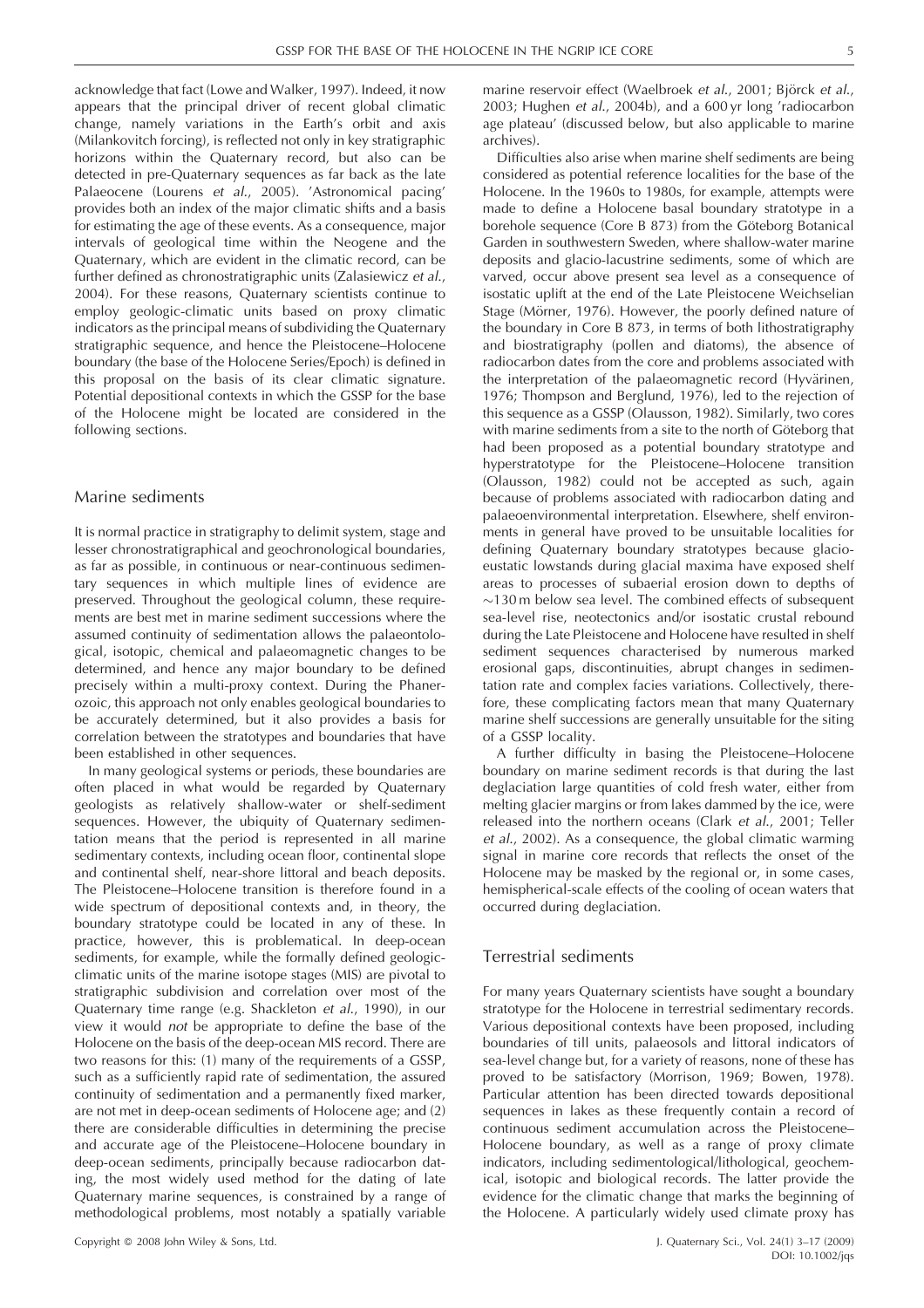been pollen data. In Scandinavia, for example, these have been employed to define the boundaries between European pollen zones III and IV; the boundary between the Younger Dryas and Preboreal chronozones; and the Lateglacial/Holocene boundary (Mangerud et al., 1974; Mörner, 1976).

Although the climatic shift that marks the beginning of the Holocene can be readily identified in many limnic sedimentary sequences, no formally defined boundary stratotype based on these proxy climate records has yet been proposed. Indeed, in the absence of such a proposal, the Holocene Commission (meeting at the 1969 INQUA Congress in Paris) recommended that the Pleistocene–Holocene boundary should be defined chronometrically and placed at 10 000  $14C$  yr BP (Hageman, 1969), and this remains the situation at the present day. As such, it was the first stratigraphic boundary later than the Proterozoic to be defined in this way (Harland et al., 1989). It has been suggested, however, that by defining the base of the Holocene in terms of radiocarbon years, the INQUA Commission anticipated the discovery of a suitable stratotype (Bowen, 1978). The latter is clearly desirable for otherwise the Holocene, as a unit of geochronological time, would be unique in the geological record in having no chronostratigraphic standard as a basis for comparison.

During the 1980s, it was assumed that the Pleistocene– Holocene boundary would be most satisfactorily defined using varved glacio-lacustrine sequences in Sweden, although more recent work suggests that the annually laminated lacustrine records from western Germany may offer a better prospect for a boundary stratotype (Litt et al., 2001). While limnic sediment sequences potentially constitute a useful basis for defining the base of the Holocene and, indeed, apparent synchroneity can be demonstrated between climatic proxies in Swedish lake sediments and those in other archives (German tree rings and the GRIP  $\delta^{18}$ O record: Björck *et al.*, 1996), more often the key climate signal (i.e. the first indication of early Holocene temperature rise) may be difficult to isolate. This is because the different rates of response of biotic and abiotic environmental systems to climate forcing will lead to temporal (and spatial) lags in the proxy records. Hence, time transgression, a phenomenon that can be readily measured in late Quaternary biostratigraphic records, presents major problems for defining the lower Holocene boundary using proxy climate data from limnic sedimentary sequences (Watson and Wright, 1980; Björck et al., 1998). Moreover, the climate signal itself may be further compromised by the effects of sedimentary and taphonomic processes. Defining a GSSP for the base of the Holocene using lake sediment records is, therefore, not straightforward, although the lithostratigraphic approach to determining the boundary may, perhaps, present fewer difficulties than that based on biostratigraphic evidence (Björck et al., 1996). The geochronology of the Pleistocene–Holocene transition is also problematic, for radiocarbon dating of lake sediments is adversely affected both by technical limitations (mineral carbon error, contamination, etc.) and by the presence of a 600-year long 'radiocarbon age plateau' (a period of constant radiocarbon age) at the beginning of the Holocene (Ammann and Lotter, 1989; Björck et al., 1996; Lowe and Walker, 2000; Lowe et al., 2001). As a consequence, there is frequently a spread of radiocarbon ages around the Pleistocene–Holocene boundary. To some extent this problem can be mitigated by 'wiggle-matching' a series of radiocarbon dates from a suitable sequence to the dendrochronologically based calibration curve (e.g. Björck et al., 1996; Gulliksen et al., 1998; Wohlfarth et al., 2006; Lowe DJ et al., 2008) and/or by employing annually laminated sediment sequences to provide an independent timescale (e.g. Hajdas et al., 1995; Goslar et al., 1995; Litt et al., 2001, 2003). Nevertheless, as was

the case with ocean cores, establishing an appropriate GSSP for the Holocene on the basis of a limnic sequence is likely to be compromised by the considerable uncertainties relating to chronology.

#### Glacier ice

One context in which many of the difficulties encountered with marine and terrestrial records can be overcome, and where there is considerable potential for defining a GSSP for the base of the Holocene, is the polar ice archive. The Greenland icesheet records extend back over a hundred thousand years (Hammer et al., 1997; Alley, 2000a; Mayewski and White, 2002; North Greenland Ice Core Project Members, 2004), while in Antarctica the ice archive spans several glacial– interglacial cycles (Petit et al., 1999), with the longest core record extending back almost one million years (EPICA community members, 2004). The ice sheets contain an unparalleled range of climatic proxies, including stable isotopes, trace gases, aerosols and particulates, and also preserve a continuous record of snow accumulation, usually in a very highly resolved and continuous stratigraphic sequence. Moreover, ice-core records can be dated by a number of independent methods, including visible ice-layer counting, oxygen isotope and chemical stratigraphy, ice-flow modelling and tephrochronology.

In Greenland, six major drilling programmes (Fig. 1) have been undertaken over the course of the last 40 yr (Johnsen et al., 2001). The longest cores have been obtained from the summit of the ice sheet, where over 3 km of ice have accumulated. The GRIP (Greenland Ice Core Project) project, primarily a European consortium, drilled through the ice between 1989 and 1992 and reached bedrock at 3027 m, while the American GISP2 (Greenland Ice Sheet Project 2) core was drilled between 1989 and 1993 and reached bedrock at 3053 m (Hammer et al., 1997). In 2003, a new core was drilled at NorthGRIP (NGRIP) (Figs. 2 and 3), which is located  $\sim$ 350 km NW of the GRIP/ GISP2 sites. This is the deepest core so far recovered from Greenland (3085 m), and the base is dated to ca. 123 k yr BP (Dahl-Jensen et al., 2002; North Greenland Ice Core Project Members, 2004). A combination of moderate accumulation rates (19 cm of ice equivalent per year at present) and bottom melting results in average annual layer thicknesses under glacial conditions that are greater than those in either the GRIP or GISP2 ice cores. In addition, the development of new highresolution impurity measurement techniques makes the NGRIP core ideal for stratigraphic dating purposes. Based on data from NGRIP, the Copenhagen Ice Core Dating Initiative has developed a high-resolution stratigraphic timescale for the NGRIP and GRIP ice cores. This new timescale is known as the Greenland Ice Core Chronology 2005, or GICC05 (Andersen et al., 2006; Rasmussen et al., 2006; Vinther et al., 2006; Svensson et al., 2008). The NGRIP core also contains the most highly resolved stratigraphic record in any of the Greenland ice cores of the transition from the Pleistocene to the Holocene, and this is apparent in both the visual stratigraphy (Fig. 4) and in a range of chemical indicators (Fig. 5 and see below). Accordingly, we proposed that the boundary stratotype for the base of the Holocene (GSSP) should be defined on the basis of the stratigraphic record in the NGRIP ice core.

At first sight it may seem inappropriate to advocate a global geological stratotype on the basis of an ice-core sequence. There are, however, a number of sound reasons for such a proposal: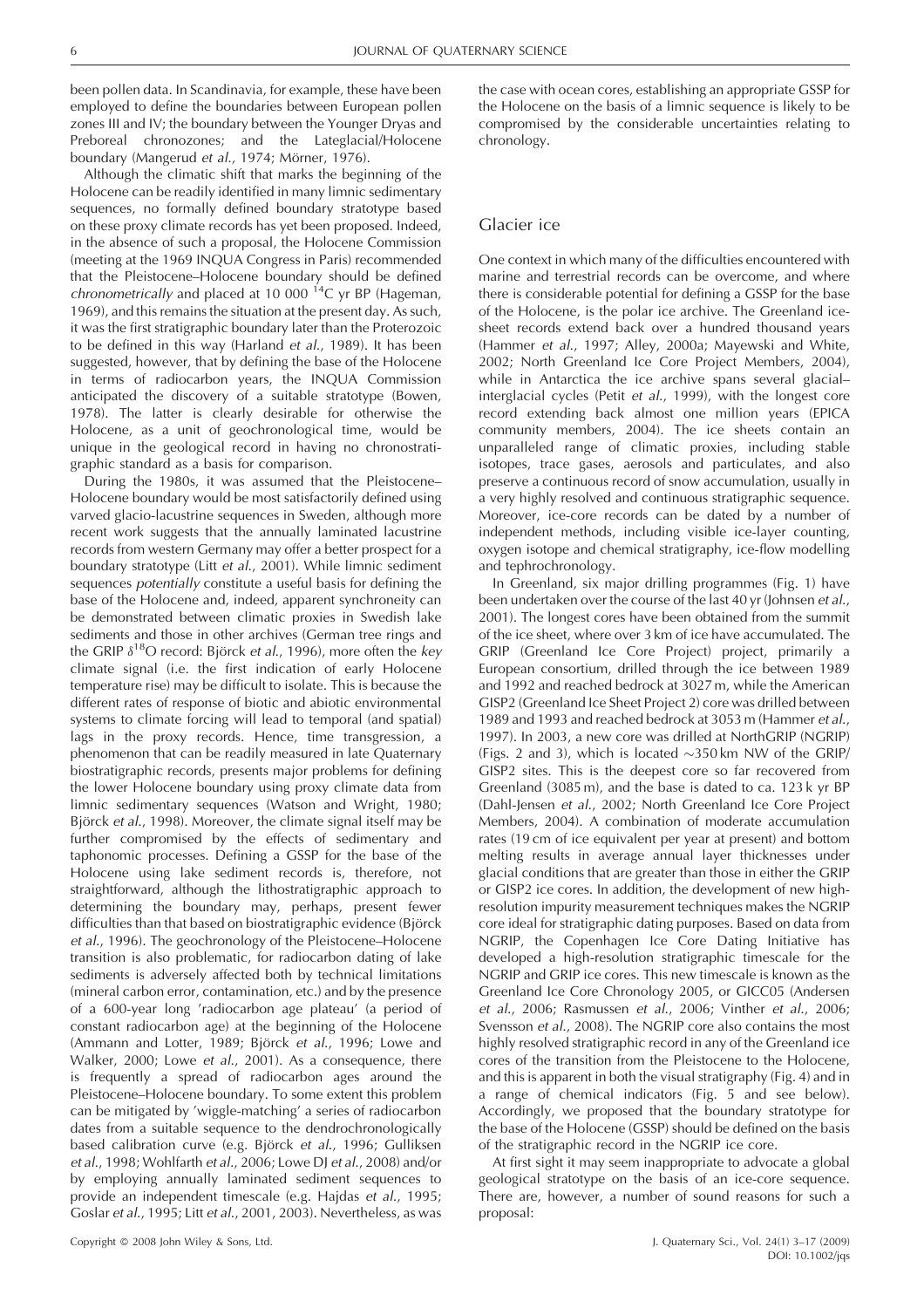

Figure 1 The locations of five deep drilling sites on the Greenland ice sheet: NGRIP (75.1° N, 42.3° W), GRIP (72.5° N, 37.3° W), GISP2 (72.5° N, 38.3°W), Dye-3 (65.2°N, 43.8°W) and Camp Century (77.2°N, 61.1°W). Also shown is the shallower site (324 m) of Renland (71.3°N, 26.7°W). At all of these sites, the ice-core record extends back to the last (Eemian) interglacial. Map by S. Ekholm, Danish Cadastre

- 1. Because glacier ice is a sediment, defining the Holocene boundary stratotype in an ice core is as justified as basing a stratotype on hard or soft rock sequences. Moreover, while it might be argued that there is a potential impermanence about the Greenland ice sheet (i.e. it could melt with accelerated global warming), it could equally be argued that no conventional geological section or exposure has an assured permanence. Quarrying, flooding, erosion or instability/collapse are just four of the potential threats to the preservation of a conventional GSSP.
- 2. Ice sheets form through the annual incremental accumulation of snow. This means that there is a continuity of accumulation (sedimentation) across the Pleistocene– Holocene boundary. Moreover, the relatively heavy snowfall at the NGRIP site at the end of the last cold stage also means this key part of the record is very highly resolved – far more so than is the case with many terrestrial sedimentary contexts.
- 3. Because of its geographical location in the high-latitude North Atlantic, Greenland is a sensitive indicator of hemispherical-scale climate change. This is likely to have been even more the case at the Pleistocene–Holocene

transition when the Greenland ice sheet lay mid-way between the wasting Eurasian and Laurentide ice masses. As noted above, a range of climate proxies is preserved within the Greenland ice, a number of which are immediately responsive to climate shifts. Accordingly, early signals of the marked climatic change that defines the onset of the Holocene Epoch will be registered very clearly in the Greenland ice-core record.

- 4. If defined on the basis of the NGRIP climatic record, the base of the Holocene can be very precisely dated by annual icelayer counting (see below), and can be replicated in other Greenland ice-core records (see Greenland Ice Core Chronology 2005/GICC05, above). The boundary stratotype for the Holocene (GSSP) is therefore at a level of chronological precision that is unlikely to be attainable in any other terrestrial stratigraphic context.
- 5. The Greenland ice-core record has been proposed by an INQUA project group (INTIMATE) as the stratotype for the Late Pleistocene in the North Atlantic region (Walker et al., 1999) and an 'event stratigraphy' was initially developed for the Last Termination based on the oxygen isotope record in the GRIP ice core (Björck et al., 1998). More recently, the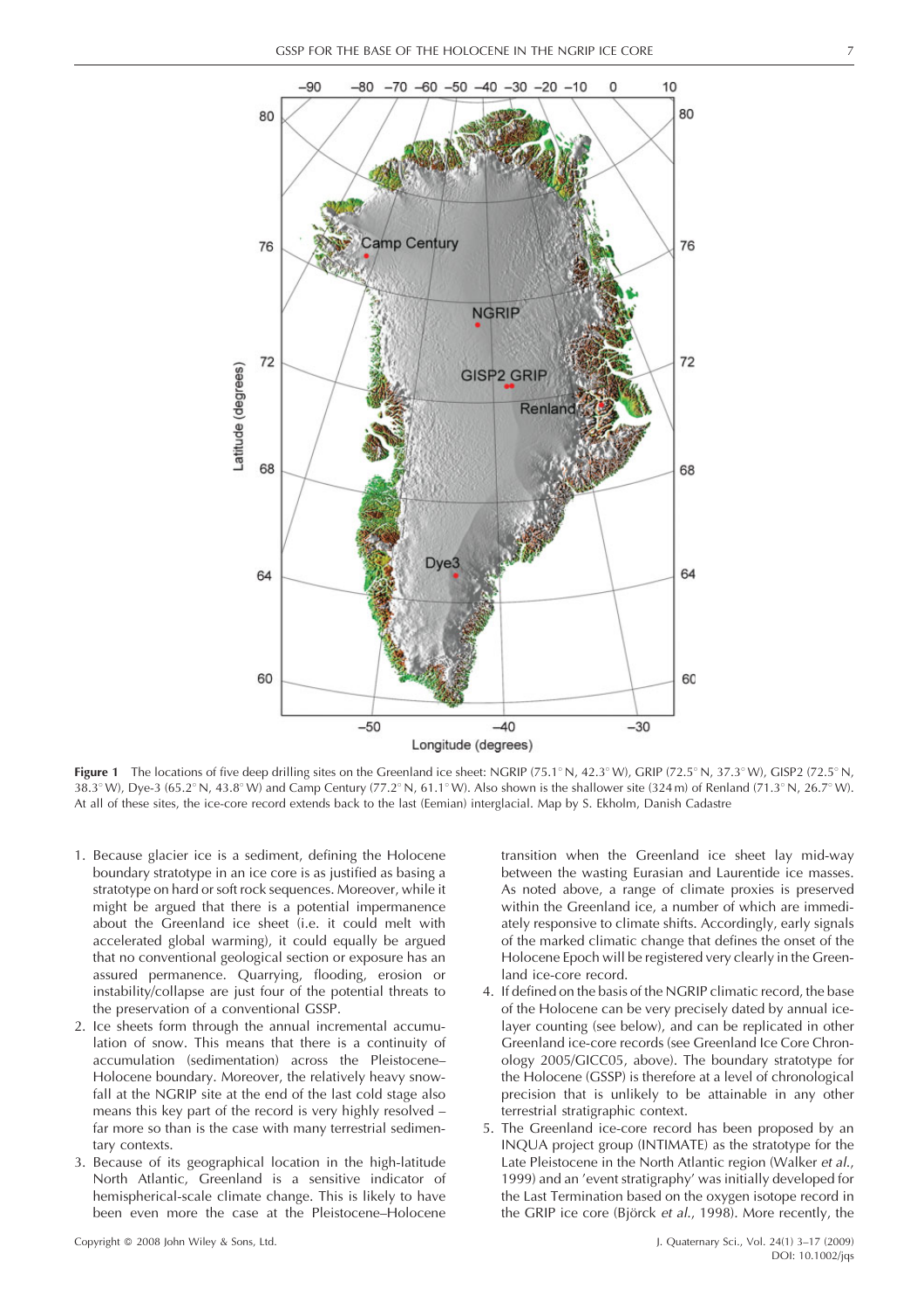

Figure 2 The NGRIP drilling camp on the summit of the Greenland ice sheet. The large structure is the camp main building ('Main Dome'); the two other domes are the workshop and storage buildings. The flags and pipes in the foreground mark the location of the subsurface drill and science trenches (Photo Centre for Ice and Climate: www.iceandclimate.dk)



Figure 3 Ice coring. (a) The drill being tilted into position. (b) An ice core in the drill prior to extrusion. (c) An extruded ice core (Photo Centre for Ice and Climate: www.iceandclimate.dk)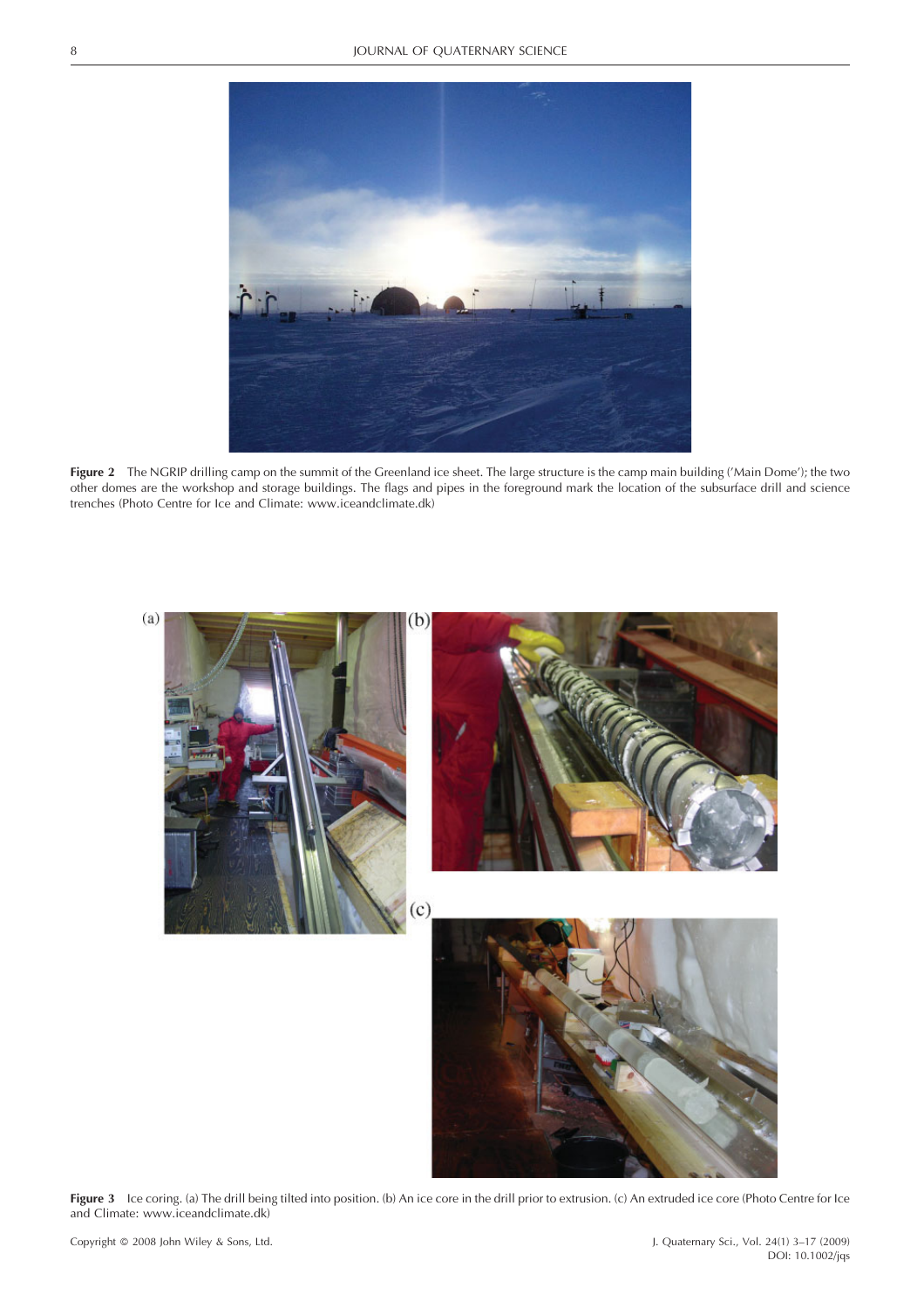

Figure 4 The visual stratigraphy of the NGRIP core between 1491.6 and 1493.25 m depth obtained using a digital line scanner (Svensson et al., 2005). In this photograph, the image is 'reversed' so that clear ice shows up black, whereas the cloudy bands, which contain relatively large quantities of impurities, in particular micrometre-sized dust particles from dry areas in eastern Asia, appear white. The visual stratigraphy is essentially a seasonal signal and reveals annual banding in the ice. The location of the Pleistocene–Holocene boundary at 1492.45 m is shown in the enlarged lower image. A core break occurs at a depth of 1492.32 m. The ice core is complete and continuous across the core break, but the visual stratigraphy scanning image is disturbed by the break and has thus been masked out



Figure 5 (a) The  $\delta^{18}$ O record through the Last Glacial–Interglacial Transition, showing the position of the Pleistocene–Holocene boundary in the NGRIP core. (b) High-resolution multi-parameter record across the Pleistocene–Holocene boundary:  $\delta^{18}O$ , electrical conductivity (ECM), annual layer thicknesses corrected for flow-induced thinning ( $\lambda_{\text{corr}}$ ) in arbitrary units, Na<sup>+</sup> concentration, dust content, and deuterium excess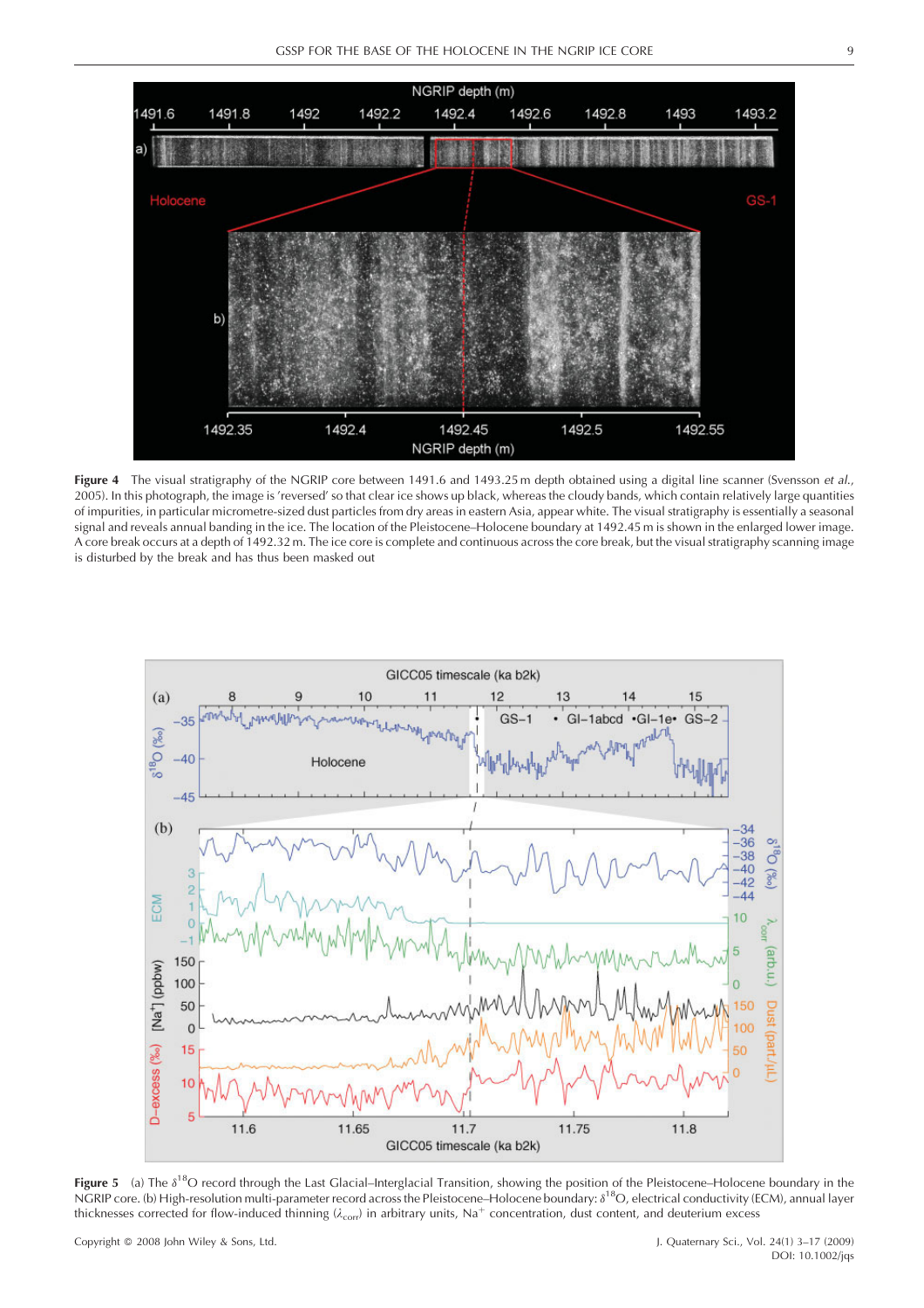INTIMATE group has proposed that the new NGRIP isotopic record should replace GRIP as the stratotype, using the GICC05 chronology (Lowe JJ et al., 2008). The establishment of a GSSP in the NGRIP ice core is entirely in keeping with these recent approaches to stratigraphic subdivision of the Late Pleistocene record based on the Greenland ice-core sequence (Lowe JJ et al., 2008).

6. The role of a stratotype is to act as a fixed point for correlation, a procedure that is frequently (although not always) effected using biostratigraphic evidence. As there is little or no fossil evidence in Greenland ice, it could be argued that this would make an ice core unsuitable for a GSSP. As discussed above, however, the Pleistocene–Holocene boundary is not being defined on the lithostratigraphic or biological evidence sensu stricto, but rather on the climatic signal that is reflected in a range of proxy climatic indicators. Greenland ice constitutes a climatic archive which is unique in terms of its range, resolution and sensitivity, as well as the precision with which it can be dated and, as such, constitutes a climatostratigraphic reference point to which all other climatic proxies, from both the marine and terrestrial realms, can readily be correlated (e.g. Rohling et al., 2002; van der Plicht et al., 2004). In addition, using variations in the time series of atmospheric gas records as indirect time markers, Greenland ice-core records can be synchronised with those from other regions, notably Antarctica (Blunier et al., 2007).

# Proposed GSSP for the base of the Holocene Series/Epoch

The details of the proposal can be found in the following section, which follows the ISC protocol for the recommendation of boundary stratotypes:

# Name of the boundary

The base of the Holocene (Pleistocene–Holocene boundary) Series/Epoch.

# GSSP definition

The base of the Holocene Series/Epoch is defined in the NGRIP ice-core record at the horizon which shows the clearest signal of climatic warming, an event that marks the end of the last cold episode (Younger Dryas Stadial/Greenland Stadial 1) of the Pleistocene (see details below and Fig. 5).

# Stratigraphic Rank and Status of Boundary

Boundary stratotype: Global Stratotype Section and Point (GSSP).

#### Stratigraphic position and nature of the defined unit

In the Greenland ice cores, the Pleistocene–Holocene transition is chronologically constrained between two clearly defined tephra horizons: the Saksunarvatn tephra (1409.83 m depth) and the Vedde Ash (1506.14 m depth). These are dated at 10 347 yr b2 k (counting uncertainty 89 yr) and 12 171 yr (counting uncertainty 114 yr) b2 k, respectively. The term b2 k refers to the ice-core zero age of AD 2000; note that this is 50 years different from the zero yr for radiocarbon, which is AD 1950 (the derivation of the NGRIP timescale is explained below). Both tephras are found in terrestrial and marine records throughout the North Atlantic region (e.g. Davies et al., 2002; Blockley et al., 2007) and provide the basis for precise correlation between other sedimentary archives and the icecore sequence. The transition to the Holocene is marked by a shift to 'heavier' oxygen isotope values  $(\delta^{18}O)$  between Greenland Stadial 1 (GS-1)/Younger Dryas ice and ice of early Holocene age; a decline in dust concentration from GS-1 to modern levels; a significant change in ice chemistry (e.g. reduction in sodium (sea-salt) values); and an increase in annual ice-layer thickness (Johnsen et al., 2001; Steffensen, 2008; Fig. 5(b)). These various data sources reflect a marked change in atmospheric circulation regime accompanied by a temperature rise, probably of the order of 10  $\pm$  4°C, at the onset of the Holocene (Severinghaus et al., 1998; Grachev and Severinghaus, 2005).

In the NGRIP core, this climatic shift is most clearly marked by a change in deuterium excess values (Fig. 5(b): red curve) which occurs before or during the interval over which the changes described above are recorded (Steffensen et al., 2008). Deuterium (D) and  ${}^{18}O$  are important isotopic tracers of precipitation, and the relative deviation of the isotopic ratios<br><sup>2</sup>H/<sup>1</sup>H and <sup>18</sup>O/<sup>16</sup>O in per mille (‰) from those in Standard Mean Ocean Water (SMOW) are indicated by  $\delta D$  and  $\delta^{18}O$ , respectively (Johnsen et al., 1989). The relationship between  $\delta D$  and  $\delta^{18}O$  is given by:  $\delta D = 8.0 \delta^{18}O + d$ , d being the so-called deuterium excess, which is approximately 10%. The deuterium excess in precipitation varies seasonally and, in general, anti-correlates with  $\delta D$  and  $\delta^{18}O$  on climatic timescales. Deuterium excess in the Greenland ice-core records indicates changes in the physical conditions at the oceanic origins of arctic precipitation and, in particular, can be considered a proxy for past sea surface temperature in the moisture source regions of the oceans (Johnsen et al., 1989; Masson-Delmotte et al., 2005; Jouzel et al., 2007). The NGRIP deuterium excess record shows a 2–3% decrease at the Pleistocene–Holocene transition, corresponding to an ocean surface temperature decline of  $2-4$ °C. This decrease is interpreted as a change in the source of Greenland precipitation from the warmer mid-Atlantic during glacial times to colder higher latitudes in the early Holocene (Johnsen et al., 1989; Masson-Delmotte et al., 2005). The change reflects a sudden reorganisation of the Northern Hemisphere atmospheric circulation related to the rapid northward movement of the oceanic polar front at the end of the Younger Dryas Stadial/ Greenland Stadial 1 (Ruddiman and Glover, 1975; Ruddiman and McIntyre, 1981). Hence the deuterium excess record is an excellent indicator of the abrupt and major climatic shift at the Pleistocene–Holocene boundary. Synchronised records from the Greenland Dye-3, GRIP, and GISP2 ice cores also show changes in deuterium excess, and these are fully consistent with the shift in NGRIP deuterium excess values (Steffensen et al., 2008).

In the NGRIP core, sampling at 5 cm intervals (annual resolution or greater) across the Pleistocene–Holocene transition enables the abrupt decline in deuterium excess to be pinpointed with great precision. The data (Fig. 5(b)) show that this change occurred in a period of 3 yr or less. Over several decades, the  $\delta^{18}O$  changes from glacial to interglacial values (reflecting the temperature-dependent nature of the fractionation of oxygen isotopes), and there is an order of magnitude drop in dust concentration, reflecting a reduction in dust flux to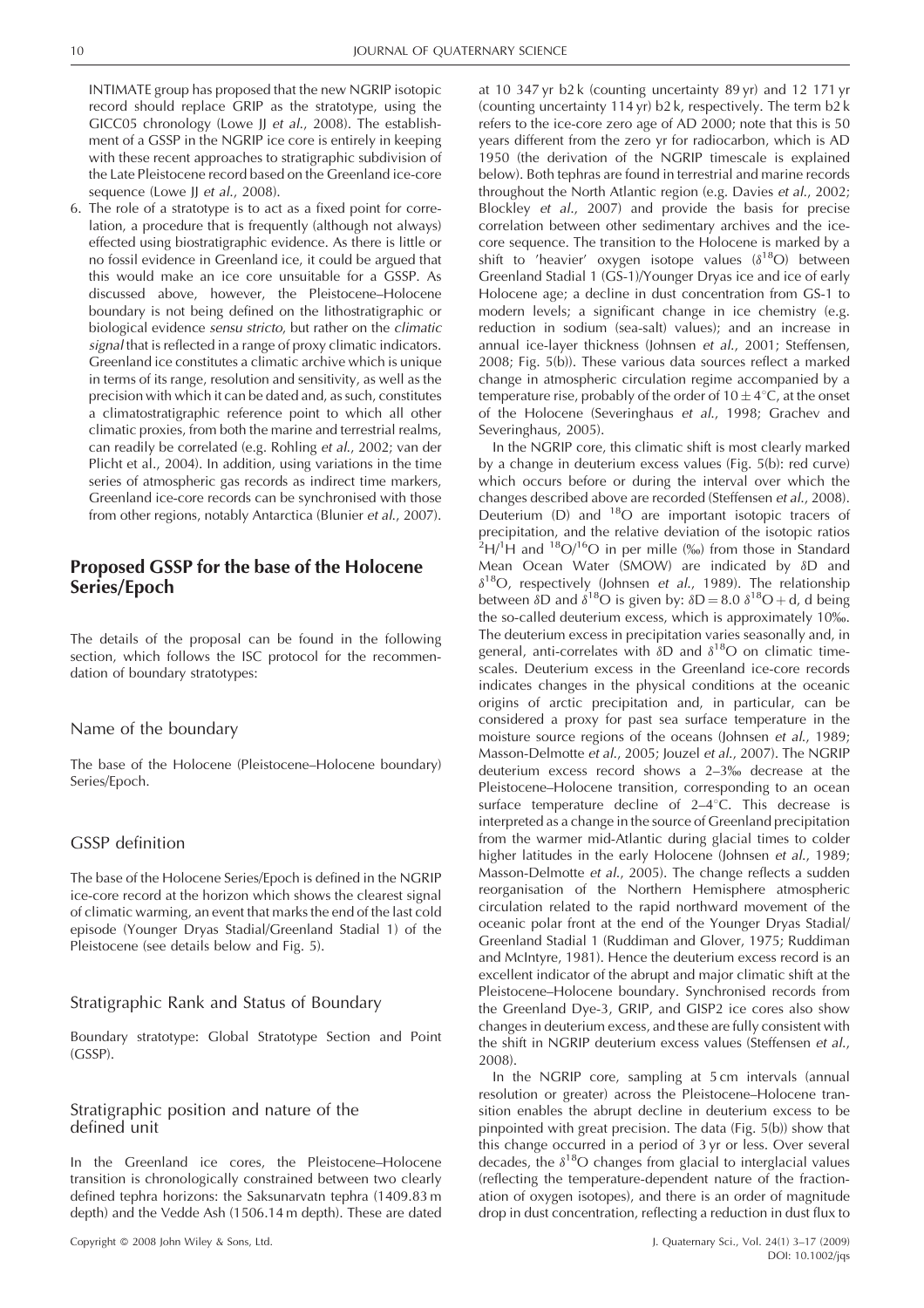the ice sheet from arid or poorly vegetated regions. The chemical content of the ice also changes significantly in the decades after the shift in deuterium excess, lower  $Na<sup>+</sup>$  values, for example, suggesting reduced transfer of sea-salt particles to the ice and hence less stormy conditions in the North Atlantic, while annual precipitation, as reflected in annual ice-layer thickness, increases by a factor of two during the first one or two decades immediately after the observed change in deuterium excess. The latter reflects the fact that climatic warming is accompanied by an increase in precipitation (and hence thicker ice layers) and is a feature seen in all polar ice cores at similar climatic transitions.

The base of the Holocene can therefore be defined on the basis of the marked change in deuterium excess values that occurred over an interval of ca. 3 yr, and the stratigraphic boundary is further underpinned by shifts in several other key proxies that occurred over subsequent decades (Steffensen et al., 2008). As such, the NGRIP ice core constitutes a stratotype for the base of the Holocene of unparalleled detail and chronological precision.

#### Type locality of the GSSP

Borehole NGRIP2, located in the central Greenland ice sheet at  $75.10^\circ$  N,  $42.32^\circ$  W. The Pleistocene–Holocene boundary is at 1492.45 m depth.

#### Geological setting and geographic location

The central Greenland ice sheet comprises materials from the atmosphere which are deposited onto the ice-sheet surface by precipitation or dry fall-out, the majority of which is accumulated snow. Surface melting rarely occurs, and even where this does take place there is no loss of material because refreezing occurs in situ. The ice begins as fresh snow (density 100–200 kg m<sup>-3</sup>) that is then compacted in the top 100 m by pressure from the accumulating overburden. The snow is progressively transformed into ice (density  $917 \text{ kg m}^{-3}$ ) and undergoes gradual but regular modification as a result of the slow flow of glacier ice from the central part of the ice sheet to the margins. This modification leads to lateral stretching and vertical thinning of the strata, but the stratigraphic integrity of the accumulating sequence is not compromised in any part of the NGRIP record. This integrity is demonstrated by the stratigraphic coherence of six full Holocene ice-core records from different sectors of the Greenland ice sheet (Johnsen et al., 2001). A similar pattern is evident in Antarctica, where broad similarities are apparent between proxy climate records from both coastal and inland ice cores (Brook et al., 2005).

### Lithology

The lithology is almost entirely glacier ice. Impurities, such as dust, are at the parts per billion (ppb) level.

#### Accessibility

In order to examine the GSSP in the field, a deep ice-coring operation is necessary. Permission must be sought from the

Greenland Home Rule through the Danish Polar Centre. However, the NGRIP cores are archived at the University of Copenhagen, and access to these can be gained through the NGRIP curator via the NGRIP Steering Committee. Hence, although the GSSP for the base of the Holocene is in a remote region and cannot be easily examined in the field, free access to the NGRIP core, in which the GSSP is clearly defined, can be assured at the University of Copenhagen. This means that the boundary stratotype for the base of the Holocene is as accessible as any other designated GSSP.

#### Conservation

See 'Accessibility', above.

### Identification in the field

There are no visible features in a newly drilled core, but the line-scan analysis of a polished section of core (Fig. 4) shows the Pleistocene–Holocene transition clearly. The glacial ice (Pleistocene) has many more visible layers than Holocene ice, and the change from one type of ice to the other can be pinpointed with a precision of 20 cm or so. Electrical conductivity analysis (ECM, Fig. 5(b)) also shows a marked drop in conductivity, reflecting a reduction in atmospheric dust flux to the ice at the Pleistocene–Holocene boundary.

#### Stratigraphic completeness of the section

The strata in the ice sheet (and hence in the ice core) are complete from the surface downwards. The only loss of material results from drilling and core handling and this is minimal. Statistical studies of the variance of annual layer thickness suggest that the probability of annual layers with more than double, or less than half, the average thickness is less than 1% (Rasmussen et al., 2006). It is therefore extremely unlikely that ice layers are absent from the sequence through missing precipitation.

#### Best estimate of age

The age of the base of the Holocene is derived from annual icelayer counting across the Pleistocene–Holocene boundary and through ice from the entire Holocene. This counting involves the analysis of a range of physical and chemical parameters, many of which vary seasonally, thereby enabling annual ice layers to be determined with a high degree of precision. They include dust concentration, conductivity of ice and melted samples,  $\delta^{18}O$  and  $\delta D$ , and a range of chemical species including  $Ca^{2+}$ , NH<sup> $+$ </sup>, NO<sub>3</sub>, Na<sup>+</sup> and SO<sup>2</sup><sup>-</sup> (Rasmussen *et al.*, 2006; Fig. 5). In the upper levels of a number of the Greenland ice cores, annual ice layers can be readily identified on the basis of the  $\delta^{18}O$  and  $\delta D$  records and seasonal variations in ice chemistry (Hammer et al., 1986; Meese et al., 1997). However, because of the relatively low accumulation rate at the NGRIP drill site, and a relatively high sensitivity of the annual cycles in  $\delta^{18}$ O and  $\delta$ D to diffusion, NGRIP  $\delta^{18}$ O and  $\delta$ D data are not suitable for the identification of annual ice layers, and there are no continuous chemistry measurements with sufficiently high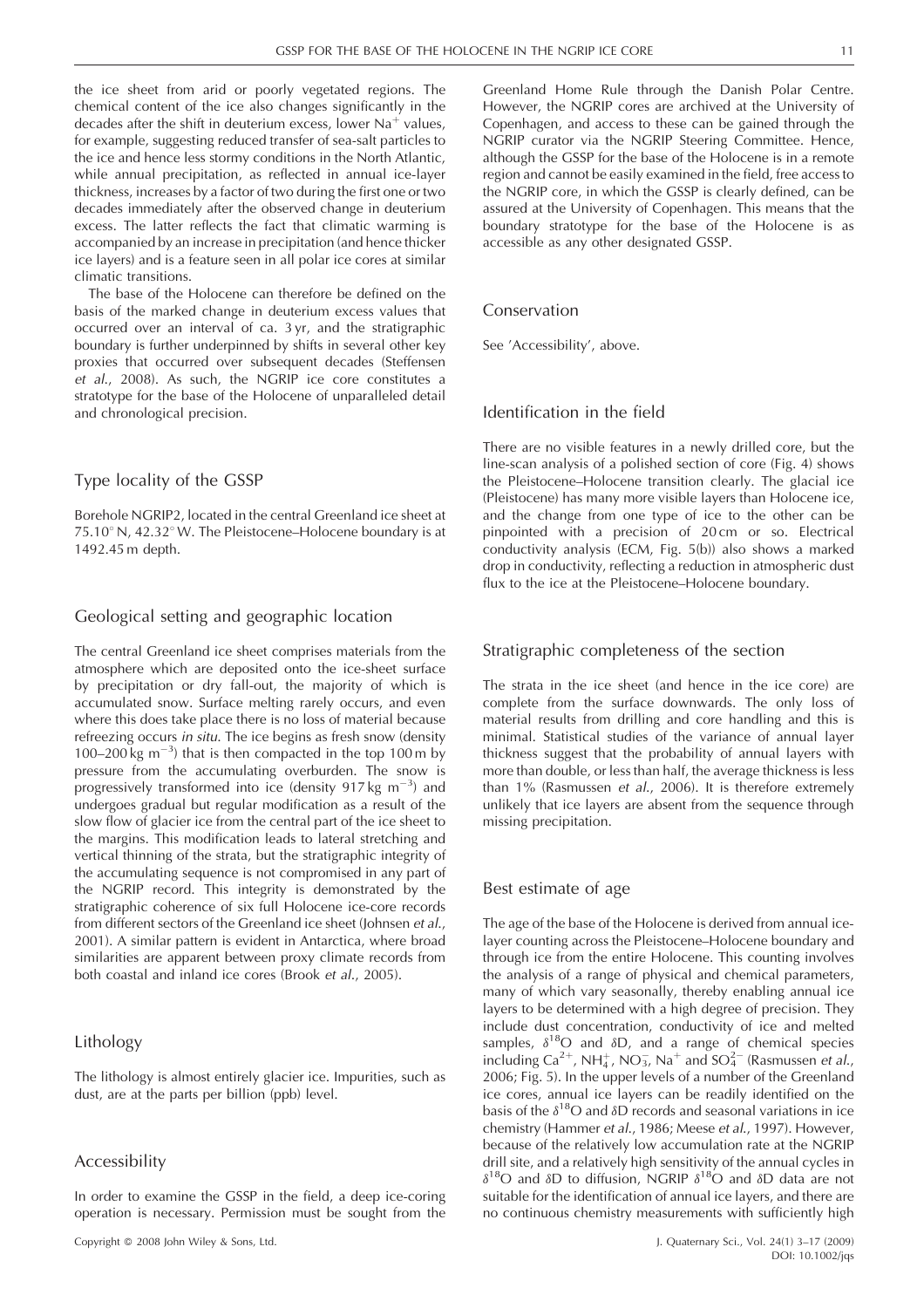resolution for determination of annual layers in the section of the NGRIP core back to  $\sim$ 1405 m depth (10 227 yr b2 k). In order to obtain a complete Holocene chronology for NGRIP, therefore, it is necessary to link the early Holocene record with that from other Greenland core sites, Dye-3 and GRIP. The former is located in southeastern Greenland and is critical in terms of dating because the higher ice accumulation rate has produced the best resolved of all the Greenland ice-core timescales for the mid and late Holocene (Vinther et al., 2006). The Pleistocene–Holocene boundary cannot be accurately defined or dated in that core, however, because of progressive thinning due to the flow of the ice. Near the lower limit at which annual layers can be resolved in the Dye-3 core, there is a significant decline in  $\delta^{18}O$  values to below normal Holocene levels that persists for a few decades. This marks the '8.2 k yr event', a short-lived episode of colder climate that registers in a range of proxy climatic archives from around the North Atlantic region, and which most probably reflects the chilling of ocean surface waters following rapid meltwater release from icedammed lakes in northern Canada (Alley and Ágústsdóttir, 2005; Kleiven et al., 2007). The 8.2 k yr event is also clearly recorded in the various proxy climate indicators in the NGRIP core (Thomas et al., 2007). In Dye-3, NGRIP, GRIP and, indeed, in other Greenland ice-core sequences, the  $\delta^{18}$ O reduction marking the 8.2 k yr event is also accompanied by a prominent ECM double peak and a marked increase in fluoride content. This fluoride represents the fall-out from a volcanic eruption, almost certainly on Iceland. The location of the double ECM peak inside the  $\delta^{18}$ O minimum around 8200 yr BP constitutes a unique time-parallel marker horizon for correlating all Greenland ice-core records.

In the original Dye-3 core, the annual layer situated in the middle of the ECM double peak was dated at 8214 yr BP with an uncertainty of 150 yr (Hammer et al., 1986). Subsequent highresolution analysis of the Dye-3 stable isotopes has enabled this age estimate to be considerably refined and it is now dated to 8236 yr b2 k with a maximum counting error<sup>1</sup> of only 47 yr (Vinther et al., 2006). Multi-parameter annual layer counting down from the 8236 yr double ECM horizon within the  $\delta^{18}$ O minimum in the GRIP and NGRIP cores gives an age for the base of the Holocene, as determined by the shift in deuterium excess values, of 11 703 yr b2 k with a maximum counting error of 52 yr (Rasmussen et al., 2006). The total maximum counting uncertainty (Dye-3 plus GRIP and NGRIP) associated with the age of the Pleistocene–Holocene boundary in NGRIP is therefore 99 yr, which is here interpreted as a  $2\sigma$ uncertainty. $<sup>1</sup>$  Indeed, the dating error of the deuterium excess</sup> transition in relation to the Saksunarvatn and Vedde Ash horizons is only one or two decades. In view of the 99 yr uncertainty, however, it seems appropriate to assign an age to the boundary of 11 700 yr b2 k. This figure is very close to that of 11 690 yr b2 k for the Pleistocene–Holocene boundary in the GISP2 core, where the counting error was estimated to be between 1% and 2% (Meese et al., 1997). Moreover, the GICC05 and GISP2 timescales have approximately the same number of ice-core years in the 9500–11 500 yr b2 k sections of the cores and agree within a few years on the age of the Pleistocene–Holocene boundary, when the transition depth is defined using deuterium excess data (Rasmussen et al., 2006). However, the more highly resolved stratigraphic record in the NGRIP ice core, and the multi-parameter annual layer counting approach that has been adopted, enable the climatic shift marking the onset of the Holocene to be located and dated with much greater precision. Accordingly, we recommend that the GSSP for the base of the Holocene be defined at a depth of 1492.45 m in the Greenland NGRIP ice core.

#### Global auxiliary stratotypes

In most cases, GSSPs are defined in the geological record on the basis of biological (fossil) evidence. The Holocene boundary as defined in this proposal is unusual, therefore, in that it is based on climatically driven physical and chemical parameters within the ice-core sequence. Accordingly, the Working Group has proposed a number of auxiliary stratotypes where the climatic signal that reflects the onset of the Holocene is identified on the more conventional basis of biostratigraphic evidence, or by integrating the GSSP age with biostratigraphic context. These proxy climate records can then be linked (correlated) directly with the NorthGRIP GSSP. Five auxiliary stratotypes have been initially proposed, and details of these are presented below. In due course, it is anticipated that additional global auxiliary stratotypes will be defined, inter alia, from Africa, from South America and perhaps from Antarctica.

#### Europe: Eifelmaar Lakes, Germany (Thomas Litt)

Lakes Holzmaar (HZM:  $50^{\circ}$  7' N,  $6^{\circ}$  53' E; 425 m above sea level (a.s.l.)) and Meerfelder Maar (MFM,  $50^{\circ}$  6' N,  $6^{\circ}$  45' E, 336.5 m a.s.l.) are located within the Westeifel Volcanic Field, less than 10 km apart. The present lake surface of MFM, which is the largest maar of the Westeifel Volcanic field, is 0.248 km<sup>2</sup>, compared to  $0.058 \text{ km}^2$  of HZM. The maximum water depth of both lakes is nearly the same (17–18 m).

Sediment successions of annual laminations in HZM and MFM form the basis for long varve chronologies based on microstratigraphical thin-section analyses. The chronology of HZM relates to varve counting of core B/C, which has been cross-checked by counting additional profiles (cores E/F/H; see Zolitschka, 1998). On the basis of comparison with calibrated accelerator mass spectrometry (AMS)  $14C$  dates (Hajdas et al., 1995), the varve chronology has been corrected by adding 346 yr between 3500 and 4500 cal. yr BP. The HZM timescale extends to the present, whereas the MFM chronology is floating because varves have not been preserved continuously during the last ca. 1500 yr (core MFM 6). However, this unlaminated part of the MFM timescale is based on five dendro-calibrated AMS 14C dates obtained from terrestrial macrofossils. The MFM chronology has been linked to the calendar-year timescale by accepting the Holzmaar age of 11 000 varve yr BP for the Ulmener Maar Tephra, an isochron of local importance (Zolitschka et al., 1995) and present in both HZM and MFM. A comparison of the Holocene part of both chronologies demonstrates a good agreement, particularly for the Lateglacial– Holocene transition, which is clearly marked by distinct changes in deposition and in the vegetation (pollen) signal in both lakes, and dated to 11 600 varve yr BP (before AD 1950) in HZM (Zolitschka, 1998) and to 11 590 varve yr BP (before AD 1950) in MFM (Brauer et al., 1999, 2001; Litt and Stebich, 1999; Litt et al., 2001, 2003). Thin sections of cores HZM B/C and MFM 6 are available in the GeoForschungsZentrum Potsdam (GFZ), Germany.

Eastern North America: Splan Pond  $(=$  Basswood Road Lake), Canada (Les Cwynar)

Splan Pond (45° 15′ 20″ N, 67° 19′ 50″ W; 106 m a.s.l.;  $\sim$ 4 ha in area; 10.8 m maximum depth) lies in a basin underlain by Palaeozoic metasedimentary rocks. The lake is in the temperate zone and is within the Acadian Forest Region (Rowe, 1972),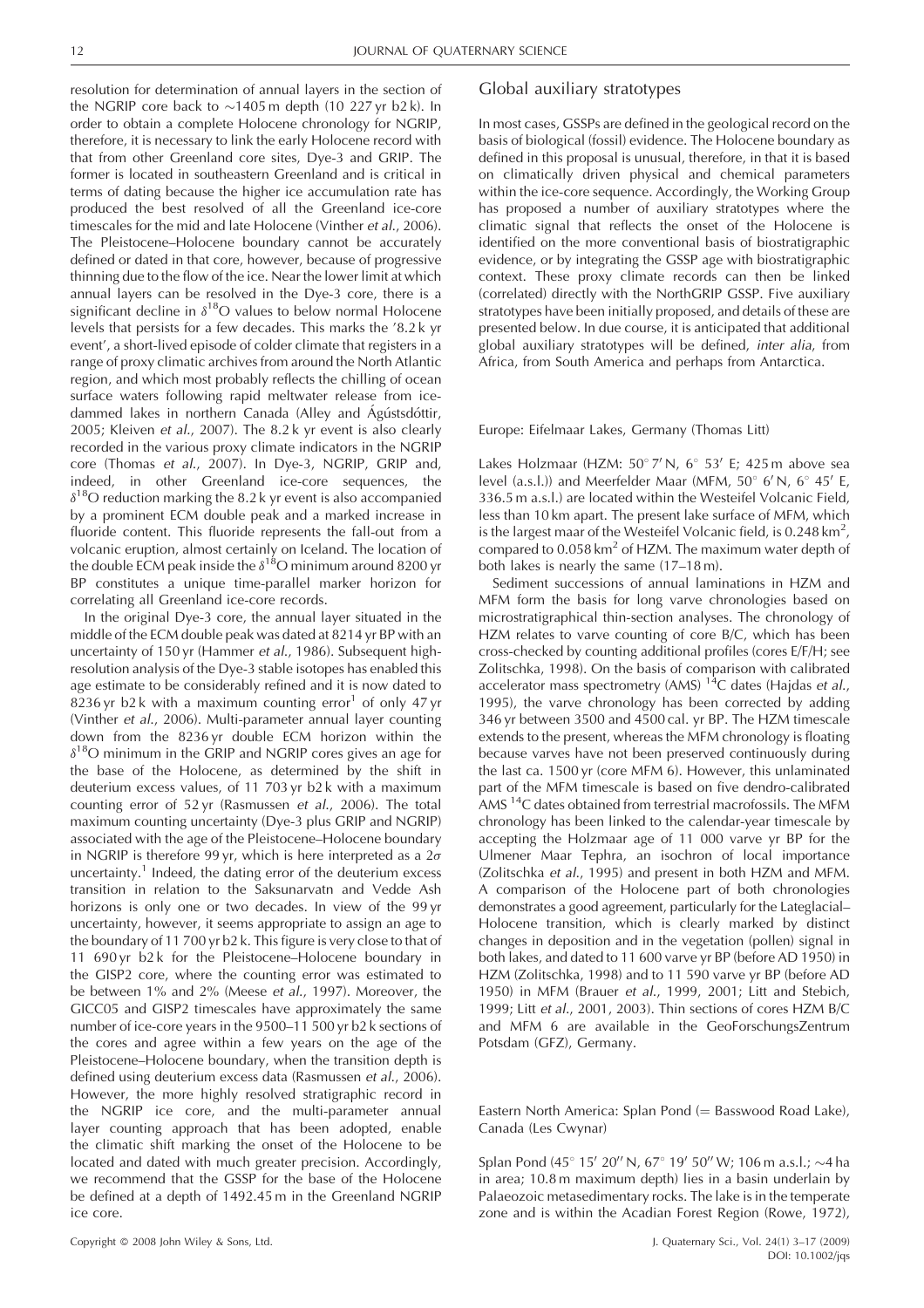which is a mixed forest of various conifers and deciduous, broad-leaved trees. Sediment cores ranging from 580 to 644 cm in length have been analysed by a number of different investigators for pollen, plant macrofossils or organic content (Mott, 1975; Mott et al., 1986; Levesque et al., 1993; Mayle and Cwynar, 1995), diatoms (Rawlence, 1988), and chironomids, the latter providing a basis for palaeotemperature estimates (Walker et al., 1991; Levesque et al., 1997). All of the cores contain a thick (55–80 cm), grey clay layer that represents the Younger Dryas event. The clay ends abruptly at the Pleistocene–Holocene boundary with a switch from grey clay to dark-brown gyttja occurring within 5 cm, and loss-onignition values (organic carbon) rapidly increasing over that increment from <5% to >30%; the Pleistocene–Holocene boundary is therefore visually and lithologically striking. Correspondingly, the pollen record for this interval shows a sharp decline in herb pollen from 30% to 15% and a large increase in tree taxa, particularly Picea, which rises from 7% to 40% across this boundary. Diatom frustules are too rare in the Younger Dryas clay to yield usable counts, but increase abruptly in number at the Pleistocene–Holocene boundary (Rawlence, 1988). Chironomid analysis (Walker et al., 1991; Levesque et al., 1996) indicates abrupt changes in the composition of chironomid assemblages across the Pleistocene– Holocene boundary, with cold types that dominate the Younger Dryas clays, most notably Heterotrissocladius, giving way to warm types, particularly Dicrotendipes. A chironomid-based inference model provides an estimate of a  $10^{\circ}$ C increase in temperature across the Pleistocene–Holocene boundary (Levesque et al., 1997). An AMS radiocarbon date of  $10\,090 \pm 70$  $14C$  yr BP was obtained on bract, seed, twig and leaf fragments. This provides a  $2\sigma$  age range (at 97.5% probability) of 11 385– 11 981 cal. yr BP (Reimer et al., 2004) for the Younger Dryas– Holocene boundary.

Little remains of the various cores that have been previously studied. Although on private property, the lake is directly accessible by car, and the owners have been readily obliging in allowing access.

East Asia: Lake Suigestu, Japan (Takeshi Nakagawa)

Lake Suigetsu (35° 35' 08" N, 135° 52' 57" E, 0 m a.s.l.; 2 km in both N–S and E–W diameters; 34 m deep) is a tectonic lake located on the Sea of Japan coast of central Japan. Although the site lies in the warm temperate zone, it is also very close to the boundary with the cool temperate forest zone, making the vegetation around the site an ecotonal boundary that is very sensitive to climate change. The lake contains 73.5 m of thick lacustrine sediment, and the top 40 m (0 to ca. 50 000 yr BP) of the sediment sequence is annually laminated. Two sets of cores were recovered from near the centre of the lake in 1993 and 2006 (SG93 and SG06 cores, respectively). The biostratigraphically defined Pleistocene–Holocene boundary occurs at 13.51 m below the SG93 core top (and will be replicated in core SG06 by the end of 2009), where the temperature curve, quantitatively reconstructed from pollen data, shows an abrupt rise (Nakagawa et al., 2003, 2005, 2006). This horizon is characterised by an abrupt fall in percentages of Fagus pollen (from  $>40\%$  to  $\sim$  20%), and it occurs 124 cm below the base of the widespread U-Oki tephra (this stratigraphical relationship will be refined in core SG06 which, unlike SG93, does not have any gaps in the sediment sequence). The SG93 core has been intensively dated by AMS radiocarbon dating of terrestrial plant macro-remains (Kitagawa and van der Plicht, 1998a,b, 2000). Eighteen AMS radiocarbon ages are available from a 1000 varve yr long section spanning the Pleistocene–Holocene

boundary. Wiggle matching of this dataset to the IntCal04 tree ring chronology using a Bayesian approach (Bronk Ramsey et al., 2001) dates the Pleistocene–Holocene boundary at Lake Suigetsu to 11 552  $\pm$  88 cal. yr BP (at 2 $\sigma$ ).

As at Splan Pond, little now remains of the original core material from SG93, but a complete set of SG06 cores (consisting of cores from four bore holes) is archived at the University of Newcastle Upon Tyne (UK), and can be accessed for research purposes on request. Should new cores be required, permission to core the lake is relatively easy to obtain, and local coring companies have the expertise to do the fieldwork. Access to the lake is very good. A few tourist boats capable of carrying about 100 passengers operate regularly on the lake all year round, and coaches can reach the port on the lake shore without difficulty. It is about five hours drive from the nearest international airport (Osaka).

Australasia: Lake Maratoto, New Zealand (Rewi Newnham, David J. Lowe and Peter Kershaw)

Lake Maratoto (37 $\degree$  53' S, 175 $\degree$  18' E; 52 m a.s.l.) is one of more than 30 small lakes in the Waikato lowlands formed by aggradation of the ancestral Waikato River around 20 000 calendar years ago in northern North Island, New Zealand (Green and Lowe, 1985; Lowe and Green, 1992; Selby and Lowe, 1992). It preserves a continuous sedimentary record from the present back to the Last Glacial Maximum (or soon thereafter) and, in addition to well-developed pollen and tephrochronological records (Green and Lowe, 1985; Lowe, 1988; McGlone, 2001), chironomid, Cladocera, sedimentary pigments, geochemical and stable isotope ( $\delta^{13}$ C) data have also been obtained from the sequence (Green, 1979; Boubée, 1983; Etheridge, 1983; McCabe, 1983). An extensive multi-core (33 lake cores) stratigraphic survey, including use of ground radar, has enabled reconstruction of the lake's origin and development in detail (Lowe et al., 1980; Lowe, 1985; Green and Lowe, 1985).

In assigning an auxiliary stratotype from Australasia and other parts of the Southern Hemisphere, it is important to recognise that Lateglacial (Pleistocene–Holocene transition) records from southern mid–high latitudes in particular appear to be broadly anti-phased with climate trends from the North Atlantic region. As a consequence, they typically show a progressive warming often commencing before 11 700 yr b2 k, rather than an abrupt warming step at that time (Alloway et al., 2007). The position of the Pleistocene–Holocene boundary in Lake Maratoto can be pinpointed by using tephrostratigraphy in combination with palynostratigraphy. Full Holocene warmth, as reflected in the pollen sequence (McGlone, 2001; Wilmshurst et al., 2007), is attained at close to the time of deposition of the andesitic Konini Tephra, derived from the Egmont/Taranaki volcano and recently dated at  $11\,720 \pm 220$  cal. yr BP (Hajdas *et al.*, 2006; Lowe DJ *et al.*, 2008). In a 3 m long core taken from the northern part of Lake Maratoto (April 1979), and referred to variously as core Mo A/1 (Green, 1979; Lowe et al., 1980), core 4,1a (Green and Lowe, 1985), and core X79/1 (McGlone, 2001), the Konini Tephra (Eg-11) is preserved as a pale-grey fine ash layer 2–3 mm in thickness at a depth of 1.50 m below the Taupo Tephra (Lowe, 1988). Its stratigraphic position is constrained by two easily recognised tephra marker beds: a distinctive greyish-black coarse ash, the Mangamate Tephra, lies above it at 1.40–1.45 m depth, whereas the white and cream, fine and medium-bedded ash of Waiohau Tephra lies below it at 1.67–1.70 m depth below the Taupo Tephra. Eg-11 has been provenanced and correlated with the Konini Tephra (as defined by Alloway et al.,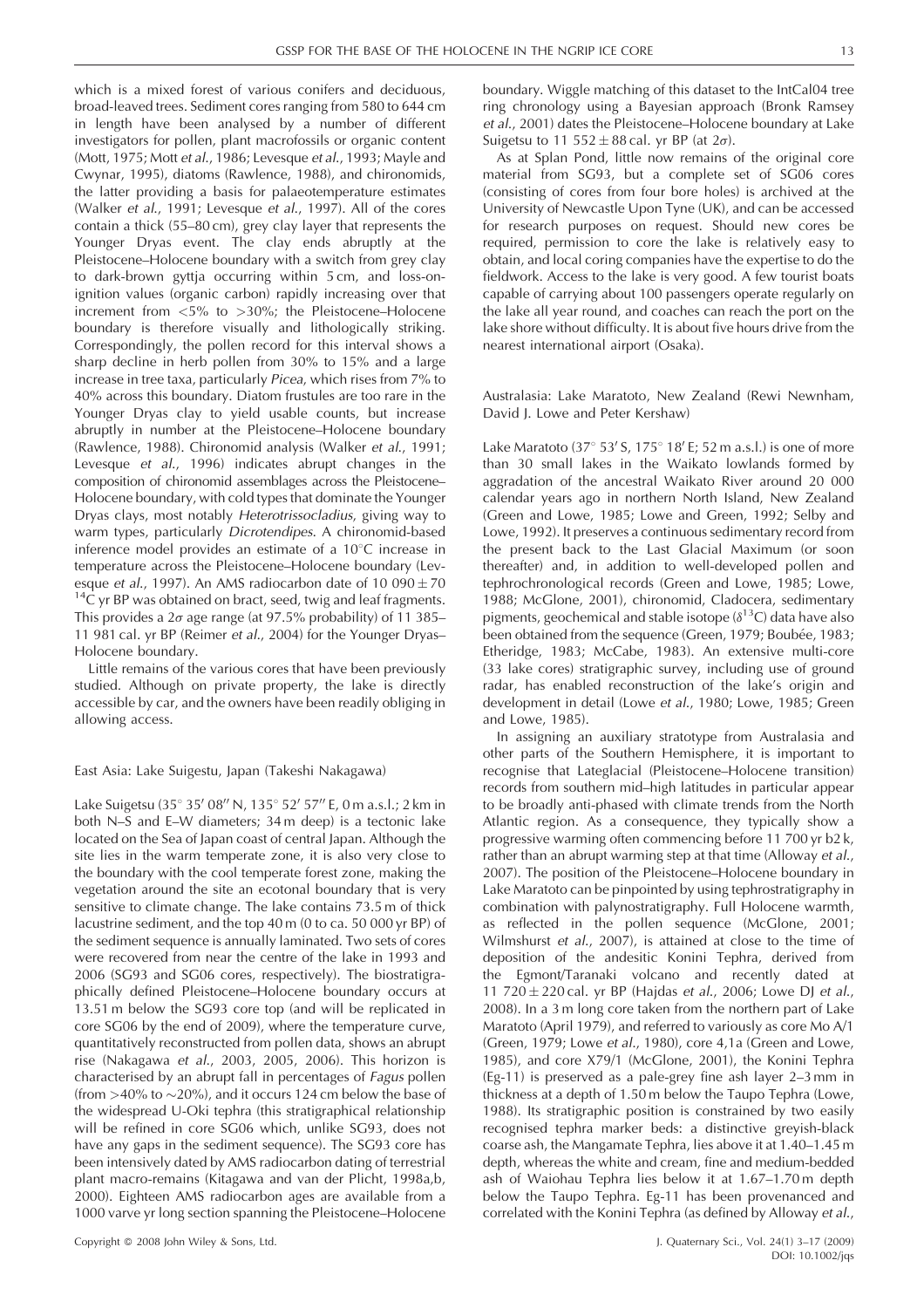1995) through its ferromagnesian mineralogical assemblage and by electron microprobe analysis of glass shards (Lowe, 1988; Lowe DJ et al., 1999, 2008). Thirty-four <sup>14</sup>C dates in total have been obtained from the Lake Maratoto sequence. The peaty sediments containing Eg-11 were dated at 10  $100 \pm 100^{14}$ C yr BP (Wk-519; Hogg et al., 1987; Lowe, 1988), which gives a  $2\sigma$  calibrated age (at 99.6% probability) of 12 049–11 305 cal. yr BP (Reimer et al., 2004). The attainment of full climatic warmth associated with the onset of the Holocene at around the time of deposition of Konini Tephra has also been reported from other pollen sites across the North Island (Newnham et al., 1989; Newnham and Lowe, 2000; Turney et al., 2003; Alloway et al., 2007).

Lake Maratoto is located 12.5 km south of Hamilton city centre, 3 km south-west of Hamilton International Airport and 1.5 km due west of State Highway 3. The lake, though on private land owned by two adjacent landowners, is protected from any development in perpetuity by a covenant under the New Zealand Government's Queen Elizabeth II National Trust Act of 1977. There is easy access by vehicle to the northern shore of the lake on a well-surfaced farm road.

Deep Oceans: the Cariaco Basin, Venezuela (Konrad Hughen)

The Cariaco Basin (10 $^{\circ}$  41' N, 65 $^{\circ}$  W) is an anoxic marine basin off the northern coast of Venezuela. Restricted deep circulation and high surface productivity in the basin create an anoxic water column below 300 m. The climatic cycle of a dry, windy season with coastal upwelling, followed by a non-windy, rainy season, results in distinctly laminated sediment couplets. It has been demonstrated previously that the laminae couplets are annually deposited varves and that light laminae thickness and sediment reflectance (grey scale) are sensitive proxies for surface productivity, upwelling and trade wind strength (Hughen et al., 1996). Nearly identical patterns, timing and duration of abrupt changes in Cariaco Basin climate proxies (including laminae thickness (upwelling), sediment reflectance (productivity), bulk sediment elemental abundances (run-off), foraminiferal elemental abundances (SST) and molecular isotopes (vegetation)) compared with Greenland ice-core records at 10 yr resolution during the last deglaciation (Hughen et al., 1996, 2000, 2004a; Haug et al., 2001; Lea et al., 2003) provide evidence that rapid climate shifts in the two regions were synchronous. A likely mechanism for this linkage is the response of North Atlantic trade winds to the equator–pole temperature gradient forced by changes in high-latitude North Atlantic temperature. The highest-resolution record (sediment reflectance) measured on the highest-deposition-rate Cariaco sediment core (PL07-58PC) showed the Pleistocene–Holocene transition occurring over approximately 6 varve yr. Core PL07- 58PC has been intensively dated by AMS radiocarbon dating of planktonic foraminifera (Hughen et al., 2000). 197 AMS radiocarbon ages are available from a 1915 varve yr long section spanning the Pleistocene–Holocene boundary. Wiggle matching of these dates to the IntCal04 tree ring chronology shows strong agreement ( $r = 0.99$ ) and indicates that the age of the Pleistocene–Holocene boundary mid-point in the Cariaco region is 11 578  $\pm$  32 cal. yr BP (2 $\sigma$ ).

In order to examine the Cariaco Basin Holocene boundary in the field, a deep-ocean sediment coring operation is necessary. Permission must be sought from the Venezuelan government in order for foreign ships to enter the area. However, Cariaco Basin sediment cores are archived at the core repository at Lamont-Doherty Earth Observatory of Columbia University, NY, and access to these can be gained through the LDEO core repository curator. In addition, a section of Cariaco sediment

core containing the Pleistocene–Holocene boundary is on permanent display at the Museum of Natural History in New York City, USA.

Note <sup>1</sup>The uncertainty estimate of the GICC05 timescale is derived from the number of potential annual layers that the investigators found difficult to interpret. These layers were counted as 1⁄2  $\pm$  1⁄2 yr, and the socalled maximum counting error (mce) is defined as one half times the number of these features. At the base of the Holocene, the mce is 99 yr. Strictly speaking, the value of the mce cannot be interpreted as a standard Gaussian uncertainty estimate, but it is estimated that the true age of the base of the Holocene is within 99 yr of 11 703 yr b2 k with more than 95% probability. For further discussion see Andersen et al. (2006).

Acknowledgements We would like to express our thanks to Jim Ogg (Secretary of the ISC), Thijs von Kolfschoten (Secretary of the SQS) and other members of the Subcommission on Quaternary Stratigraphy for their advice, support and encouragement during the preparation of the proposal, and its subsequent passage through the various stages of the ratification process. We also thank Dr Mebus Geyh for his helpful comments on the manuscript.

# References

- Alley RB. 2000a. The Two-Mile Time Machine. Princeton University Press: Princeton, NJ.
- Alley RB. 2000b. The Younger Dryas cold interval as viewed from central Greenland. Quaternary Science Reviews 19: 213–226.
- Alley RB, Ágústsdóttir AM. 2005. The 8k event: cause and consequences of a major Holocene abrupt climatic change. Quaternary Science Reviews 24: 1123–1149.
- Alloway BV, Neall VE, Vucetich CG. 1995. Late Quaternary (post-28,000 year BP) tephrostratigraphy of northeast and central Taranaki, New Zealand. Journal of the Royal Society of New Zealand 25: 385– 458.
- Alloway BV, Lowe DJ, Barrell DJA, Newnham RM, Almond PC, Augustinus PC, Bertler NAN, Carter L, Litchfield NJ, McGlone MS, Shulmeister J, Vandergoes MJ, Williams PW. NZ-INTIMATE members., 2007. Towards a climate event stratigraphy for New Zealand over the past 30,000 years (NZ-INTIMATE project). Journal of Quaternary Science 22: 9–35.
- American Commission on Stratigraphic Nomenclature. 1961. Code of Stratigraphic Nomenclature. American Association of Petroleum Geologists' Bulletin 45: 645–665.
- American Commission on Stratigraphic Nomenclature. 1970. Code of Stratigraphic Nomenclature (2nd edn). American Association of Petroleum Geologists' Bulletin 60: 1–45.
- Ammann B, Lotter AF. 1989. Late-glacial radiocarbon- and palynostratigraphy on the Swiss Plateau. Boreas 18: 109–126.
- Andersen KK, Svensson A, Rasmussen SO, Steffensen JP, Johnsen SJ, Bigler M, Röthlisberger R, Ruth U, Siggaard-Andersen M-L, Dahl-Jensen D, Vinther BM, Clausen HB. 2006. The Greenland Ice Core Chronology 2005, 15–42 ka. Part 1: Constructing the time scale. Quaternary Science Reviews 25: 3246–3257.
- Björck S, Kromer B, Johnsen S, Bennike O, Hammarlund D, Lemdahl G, Possnert G, Rasmussen TL, Wohlfarth B, Hammer CU, Spurk M. 1996. Synchronised terrestrial–atmospheric deglacial records around the North Atlantic. Science 274: 1155–1160.
- Björck S, Walker MJC, Cwynar LC, Johnsen S, Knudsen K-L, Lowe JJ, Wohlfarth B. INTIMATE members., 1998. An event stratigraphy for the Last Termination in the North Atlantic region based on the Greenland ice-core record: a proposal from the INTIMATE group. Journal of Quaternary Science 13: 283–292.
- Björck S, Koç N, Skog G. 2003. Consistently large marine reservoir ages in the Norwegian Sea during the Last Deglaciation. Quaternary Science Reviews 22: 429–435.
- Blockley SPE, Lane CS, Lotter AF, Pollard AM. 2007. Evidence for the presence of the Vedde Ash in central Europe. Quaternary Science Reviews 26: 3030–3036.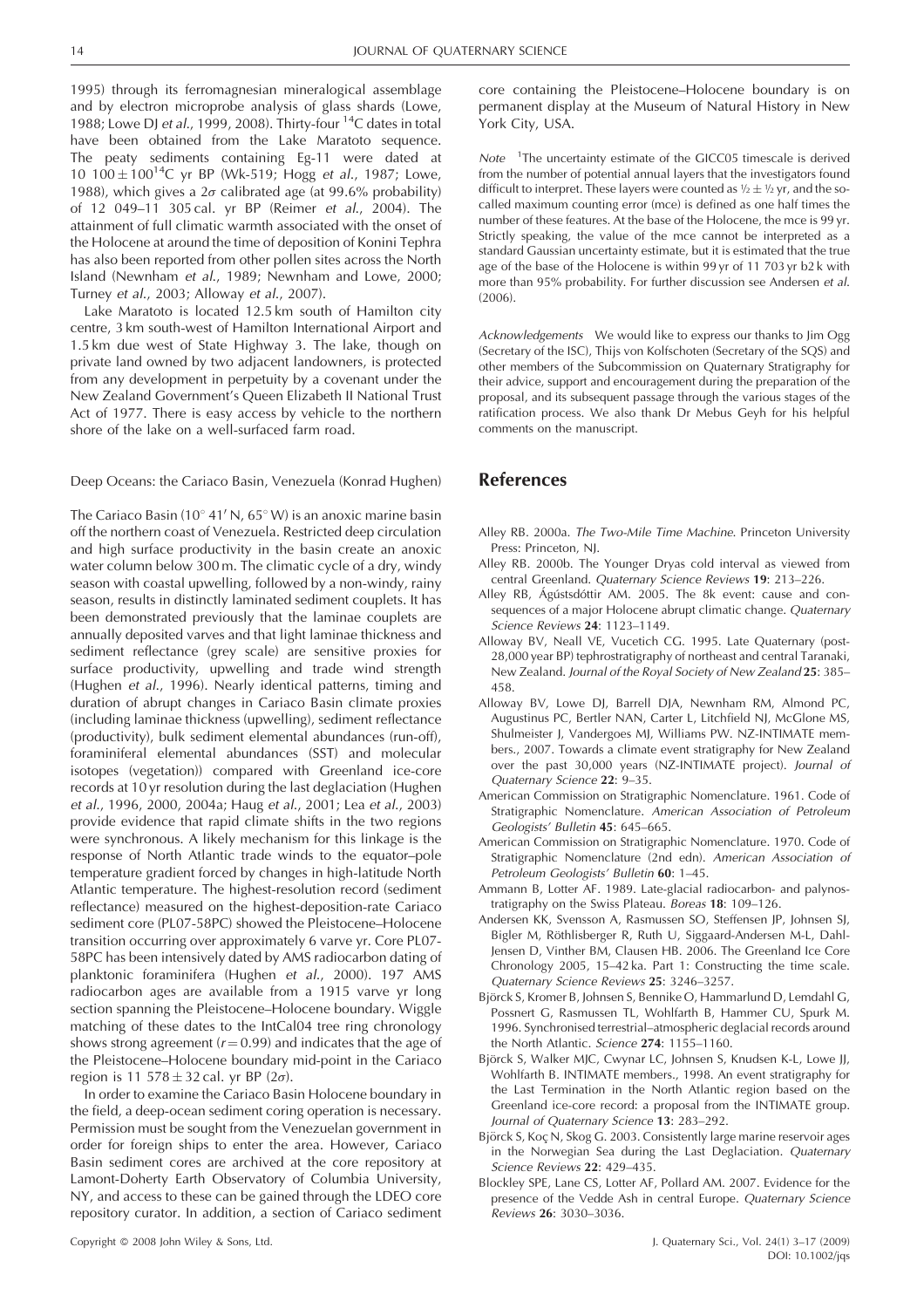- Blunier T, Spahni R, Barnola J-M, Chappellaz J, Loulergue L, Schwander J. 2007. Synchronization of ice core records via atmospheric gases. Climate of the Past Discussions 3: 365–381.
- Boubée JAT. 1983. Past and present benthic fauna of Lake Maratoto with special reference to the Chironomidae. PhD thesis, University of Waikato, Hamilton, New Zealand.
- Bourdier F. 1957. Quaternaire. In Lexique stratigraphique international, Vol. 1: Europe, Pruvost P (ed.). Centre National de la Recherche Scientifique: Paris; 99–100.

Bowen DQ. 1978. Quaternary Geology. Pergamon Press: Oxford.

- Brauer A, Endres C, Günter C, Litt T, Stebich M, Negendank JFW. 1999. High resolution sediment and vegetation responses to Younger Dryas climate change in varved lake sediments from Meerfelder Maar, Germany. Quaternary Science Reviews 18: 321–329.
- Brauer A, Litt T, Negendank JFW, Zolitschka B. 2001. Lateglacial varve chronology and biostratigraphy of lakes Holzmaar and Meerfelder Maar. Boreas 30: 83–88.
- Bronk Ramsey C, van der Plicht J, Weninger B. 2001. 'Wiggle matching' radiocarbon dates. Radiocarbon 43: 381–389.
- Brook EJ, White JWC, Schilla ASM, Bender ML, Barnett B, Severinghaus JP, Taylor KC, Alley RB, Steig EJ. 2005. Timing of millennialscale climate change at Siple Dome, West Antarctica, during the last glacial period. Quaternary Science Reviews 24: 1333– 1343.
- Clark PU, Marshall SJ, Clarke GKC, Hostetler SW, Licciardi JM, Teller JT. 2001. Freshwater forcing of abrupt climatic change during the last glaciation. Science 293: 283–287.
- Dahl-Jensen D, Gundestrup NS, Miller O, Watanabe O, Johnson SJ, Steffensen JP, Clausen HB, Svensson A, Larsen LB. 2002. The North-GRIP deep drilling programme. Annals of Glaciology 35: 1–4.
- Davies SM, Branch NP, Lowe JJ, Turney CSM. 2002. Towards a European tephrochronological framework for Termination 1 and the Early Holocene. Philosophical Transactions of the Royal Society London A360: 767–802.
- Desnoyers J. 1829. Observations sur un ensemble de dépôts marins plus récents que les terrains tertiares du Bassin de la Seine et constituant une formation géologique distincte: précédés d'un aperçu de la nonsimultanéité des basins tertiares. Annales des Sciences Naturelles 16(171–214): 402–419.
- EPICA community members. 2004. Eight glacial cycles from an Antarctic ice core. Nature 429: 823–828.
- Etheridge MK. 1983. The seasonal biology of phytoplankton in Lake Maratoto and Lake Rotomanuka. MSc thesis, University of Waikato, Hamilton, New Zealand.
- Flint RF. 1971. Pleistocene and Quaternary Geology. Wiley: New York.
- Forbes E. 1846. On the connexion between the distribution of the existing fauna and flora of the British Isles, and the geological changes which have affected their area, especially during the epoch of the Northern Drift. Memoirs of the Geological Survey of Great Britain 1: 336–432.
- Gervais P. 1867-69. Zoologie et paleontology générales: Nouvelles recherches sur les animaux vertébrés et fossiles. Paris.
- Gibbard PL, van Kolfschoten Th. 2005. The Pleistocene and Holocene Series. In A Geologic Timescale 2004, Gradstein F, Ogg J, Smith AG (eds). Cambridge University Press: Cambridge, UK; 441–452.
- Gibbard PL, Smith AG, Zalasiewicz J, Barry TL, Cantrill D, Coe AL, Cope JWC, Gale AS, Gregory FJ, Powell JH, Rawson PF, Stone P. 2005. What status for the Quaternary? Boreas 34: 1–6.
- Goslar T, Arnold M, Bard E, Kuc T, Pazdur MF, Ralska-Jasieiczowa M, Rózánski K, Tisneret N, Walanus A, Wicik B, Wieckowski K. 1995. High concentrations of atmospheric 14C during the Younger Dryas cold episode. Nature 377: 414–417.
- Grachev AM, Severinghaus JP. 2005. A revised  $+10 \pm 4$ °C magnitude of the abrupt change in Greenland temperature at the Younger Dryas termination using published GISP2 gas isotope data and air thermal diffusion constants. Quaternary Science Reviews 24: 513– 519.
- Green JD. 1979. Palaeolimnological studies on Lake Maratoto, North Island, New Zealand. Paleolimnology of Lake Biwa and the Japanese Pleistocene 7: 416–438.
- Green JD, Lowe DJ. 1985. Stratigraphy and development of c. 17,000 year old Lake Maratoto, North Island, New Zealand, with

some inferences about postglacial climate change. New Zealand Journal of Geology and Geophysics 28: 675–699.

- Gulliksen S, Birks HH, Possnert G, Mangerud J. 1998. A calendar age estimate of the Younger Dryas–Holocene boundary at Kråkenes, western Norway. The Holocene 8: 249–259.
- Hageman BP. 1969. Report of the commission on the Holocene (1957) Etudes sur le Quaternaire dans le Monde 2, VIII Congrès INQUA, Paris.
- Hajdas I, Zolitschka B, Ivy-Ochs S, Beer J, Bonani G, Leroy SAG, Ramrath M, Negendank JFW, Suter M. 1995. AMS radiocarbon dating of annually laminated sediments from Lake Holzmaar, Germany. Quaternary Science Reviews 14: 137–143.
- Hajdas I, Lowe DJ, Newnham RM, Bonani G. 2006. Timing of the lateglacial climate reversal in the Southern Hemisphere using highresolution radiocarbon chronology for Kaipo bog, New Zealand. Quaternary Research 65: 340–345.
- Hammer CU, Clausen HB, Tauber H. 1986. Ice-core dating of the Pleistocene/Holocene boundary applied to a calibration of the <sup>14</sup>C time scale. Radiocarbon 28: 284-291.
- Hammer CU, Mayewski PA, Peel D, Stuiver M. (eds), 1997. Greenland Summit Ice Cores. Greenland Ice Sheet Project 2/Greenland Ice Core Project. Journal of Geophysical Research 102: 26315–26886.
- Harland WB, Armstrong RL, Cox AV, Craig LE, Smith AG, Smith DG. 1989. A Geologic Time Scale. Cambridge University Press: Cambridge, UK.
- Haug GH, Hughen KA, Sigman DM, Peterson LC, Röhl U. 2001. A marine record of Holocene climate events in tropical South America. Science 293: 1304–1308.
- Hedberg HD. 1976. International Stratigraphic Guide. Wiley Interscience: New York.
- Heinzelin Jde, Tavernier R. 1957. Flandrien. In Lexique Stratigraphique International, Vol. 1: Europe Pruvost P (ed.). Centre National de la Recherche Scientifique: Paris.
- Hogg AG, Lowe DJ, Hendy CH. 1987. University of Waikato radiocarbon dates I. Radiocarbon 29: 263–301.
- Hughen KA, Overpeck JT, Peterson LC, Trumbore S. 1996. Rapid climate changes in the tropical Atlantic region during the last Deglaciation. Nature 380: 51–54.
- Hughen KA, Southon JR, Lehman SJ, Overpeck JT. 2000. Synchronous radiocarbon and climate shifts during the last Deglaciation. Science 290: 1951–1954.
- Hughen KA, Eglinton TI, Xu L, Makou M. 2004a. Abrupt tropical vegetation response to rapid climate changes. Science 304: 1955– 1959.
- Hughen KA, Baillie MGL, Bard E, Beck JW, Bertrand CJH, Blackwell PG, Buck CE, Burr GS, Cutler KB, Damon PE, Edwards RLE, Fairbanks RG, Friedrich M, Guilderson TP, Kromer B, McCormac G, Manning S, Bronk Ramsay C, Reimer PJ, Reimer RW, Remmele S, Southon JR, Stuiver M, Talamo S, Taylor FW, van der Plicht J, Weyhenmeyer CE. 2004b. MARINE04 marine radiocarbon age calibration, 0-26 cal kyr BP. Radiocarbon 46: 1059–1086.
- Hyvärinen H. 1976. Editor's column: Core B 873 and the Pleistocene/ .<br>Holocene boundary-stratotype. Boreas 5: 277–278.
- Hyvärinen H. 1978. Use and definition of the term Flandrian. Boreas 7: 182.
- Johnsen SJ, Dansgaard W, White JVC. 1989. The origin of Arctic precipitation under present and glacial conditions. Tellus 41B: 452–468.
- Johnsen S, Dahl-Jensen D, Gundestrup N, Steffensen JP, Clausen HB, Miller H, Masson-Delmotte V, Sveinbjörnsdottir AE, White J. 2001. Oxygen isotope and palaeotemperature records from six Greenland ice-core stations: Camp Century, Dye-3, GRIP, GISP2, Renland and NorthGRIP. Journal of Quaternary Science 16: 299–308.
- Jouzel J, Stiévenard M, Johnsen SJ, Landais A, Masson-Delmotte V, Sveinbjornsdottir A, Vimeux F, von Grafenstein U, White JWC. 2007. The GRIP deuterium-excess record. Quaternary Science Reviews 26: 1–17.
- Kitagawa H, van der Plicht J. 1998a. Atmospheric radiocarbon calibration to 45,000 yr B.P.: late glacial fluctuations and cosmogenic isotope production. Science 279: 1187–1190.
- Kitagawa H, van der Plicht J. 1998b. A 40,000-year varve chronology from Lake Suigetsu, Japan: extension of the C-14 calibration curve. Radiocarbon 40: 505–515.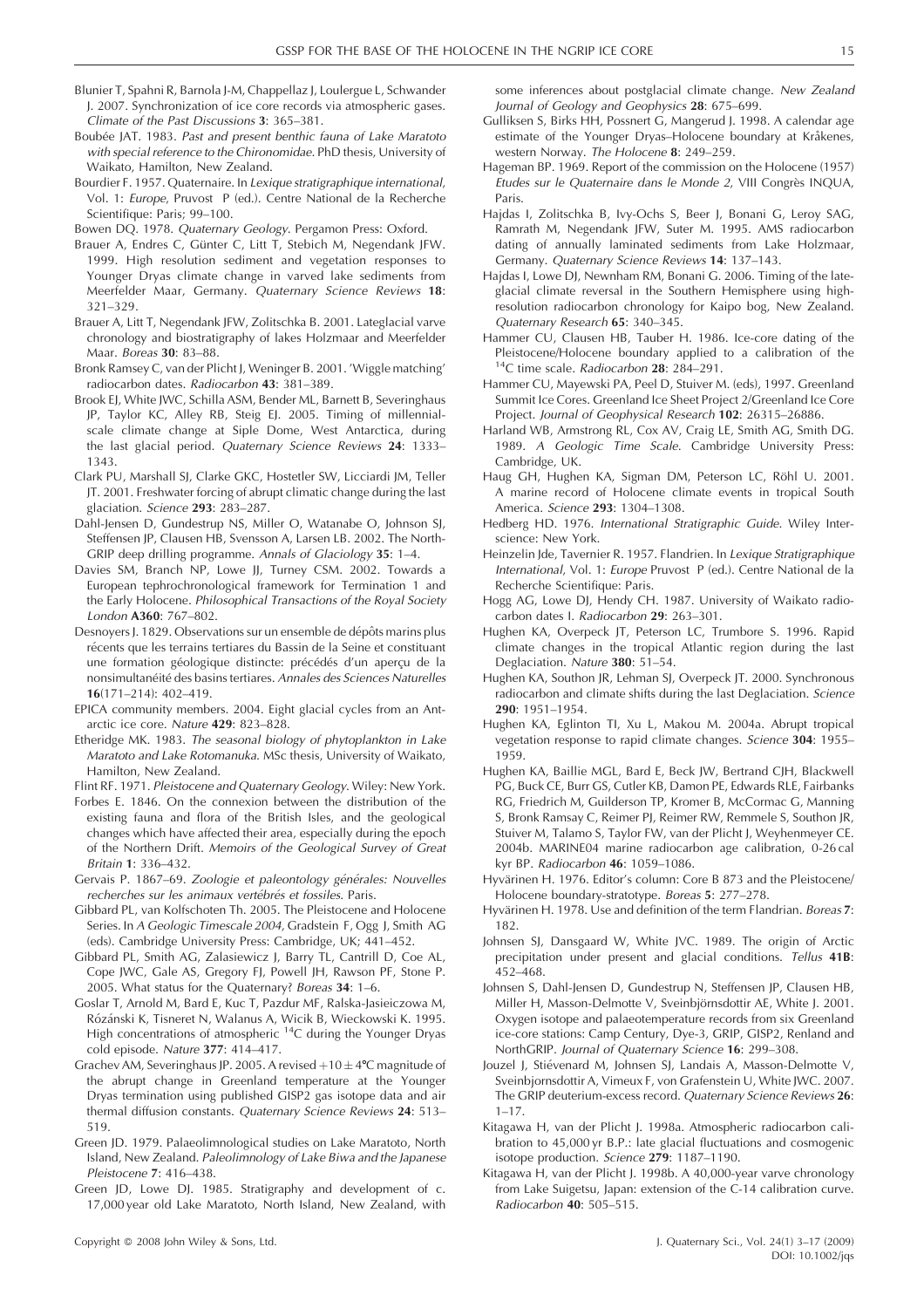- Kitagawa H, van der Plicht J. 2000. Atmospheric radiocarbon calibration beyond 11,900 cal. BP from Lake Suigetsu laminated sediments. Radiocarbon 42: 369–380.
- Kleiven HF, Kissel C, Laj C, Ninneman US, Richter T, Cortijo E. 2007. Reduced North Atlantic Deep Water coeval with Glacial Lake Agassiz fresh water outburst. Science 319: 60–64.
- Lea DW, Pak DK, Peterson LC, Hughen KA. 2003. Synchroneity of tropical and high-latitude Atlantic temperatures over the last glacial termination. Science 301: 1361–1665.
- Levesque AJ, Mayle FE, Walker IR, Cwynar LC. 1993. A previously unrecognized late-glacial cold event in eastern North America. Nature 36: 623–626.
- Levesque AJ, Cwynar LC, Walker IR. 1996. Richness, diversity and succession of late-glacial chironomid assemblages in New Brunswick, Canada. Journal of Paleolimnology 16: 257–274.
- Levesque AJ, Cwynar LC, Walker IR. 1997. Exceptionally steep northsouth gradients in lake temperatures during the last deglaciation. Nature 385: 423–426.
- Litt T, Stebich M. 1999. Bio- and chronostratigraphy of the Lateglacial in the Eifel region, Germany. Quaternary International 61: 5–16.
- Litt T, Brauer A, Goslar T, Merkt K, Balaga K, Müller H, Ralska-Jasiewiczowa M, Stebich M, Negendank JFW. 2001. Correlation and synchronisation of lateglacial continental sequences in northern central Europe based on annually laminated lacustrine sediments. Quaternary Science Reviews 20: 1233–1249.
- Litt T, Schmincke H-U, Kromer B. 2003. Environmental response to climate and volcanic events in central Europe during the Weichselian Lateglacial. Quaternary Science Reviews 22: 7–32.
- Lourens LJ, Sluijs A, Kroon D, Zachos JC, Thomas E, Röhl U, Bowles J, Raffi I. 2005. Astronomical pacing of late Palaeocene to early Eocene global warming events. Nature 435: 1083–1087.
- Lowe DJ. 1985. Application of impulse radar to continuous profiling of tephra-bearing lake sediments and peats: an initial evaluation. New Zealand Journal of Geology and Geophysics 28: 667–674.
- Lowe DJ. 1988. Stratigraphy, age, composition, and correlation of late Quaternary tephas interbedded with organic sediments in Waikato lakes, North Island, New Zealand. New Zealand Journal of Geology and Geophysics 31: 125–165.
- Lowe DJ, Green JD. 1992. Lakes. In Landforms of New Zealand, (2nd edn), Soons JM, Selby MJ (eds). Longman-Paul: Auckland; 107–143.
- Lowe DJ, Hogg AG, Green JD, Boubée JAT. 1980. Stratigraphy and chronology of late Quaternary tephras in Lake Maratoto, Hamilton, New Zealand. New Zealand Journal of Geology and Geophysics 23: 481–485.
- Lowe DJ, Newnham RM, Ward CM. 1999. Stratigraphy and chronology of a 15 ka sequence of multi-sourced silicic tephras in a montane peat bog, eastern North Island, New Zealand. New Zealand Journal of Geology and Geophysics 42: 565–579.
- Lowe DJ, Shane PAR, Alloway BV, Newnham RM. 2008a. Fingerprints and age models for widespread New Zealand tephra marker beds erupted since 30,000 years ago: a framework for NZ-INTIMATE. Quaternary Science Reviews 27: 95–126.
- Lowe JJ, Walker MJC. 1997. Reconstructing Quaternary Environments, (2nd edn). Addison-Wesley-Longman: London.
- Lowe JJ, Walker MJC. 2000. Radiocarbon dating the Last Glacial– Interglacial Transition (ca14–9<sup>14</sup>C ka BP) in terrestrial and marine records: the need for new quality assurance protocols. Radiocarbon 42: 53–68.
- Lowe JJ, Hoek W. INTIMATE group. 2001. Inter-regional correlation of palaeoclimatic records for the Last Glacial–Interglacial Transition: a protocol for improved precision recommended by the INTIMATE project group. Quaternary Science Reviews 20: 1175–1188.
- Lowe JJ, Rasmussen SO, Björck S, Hoek WZ, Steffensen JP, Walker MJC, Yu Z. the INTIMATE group. 2008b. Precise dating and correlation of events in the North Atlantic region during the Last Termination: a revised protocol recommended by the INTIMATE group. Quaternary Science Reviews 27: 6–17.

Lyell C. 1839. Nouveaux Éléments de Géologie. Pitois-Levrault: Paris.

- Mangerud J, Andersen STh, Berglund BE, Donner JJ. 1974. Quaternary stratigraphy of Norden: a proposal for terminology and classification. Boreas 3: 109–128.
- Masson-Delmotte V, Jouzel J, Landais A, Stievenard M, Johnsen SJ, White JWC, Werner M, Sveinbjornsdottir A, Fuhrer K. 2005. GRIP

deuterium excess reveals rapid and orbital-scale changes in Greenland moisture origin. Science 209: 118–121.

- Mayewski PA, White F. 2002. The Ice Chronicles. University Press of New England: Hanover, NH.
- Mayle FE, Cwynar LC. 1995. Impact of the Younger Dryas cooling event upon lowland vegetation of Maritime Canada. Ecological Monographs 65: 129–154.
- McCabe B. 1983. The dynamics of  $^{13}$ C in several New Zealand lakes. PhD thesis, University of Waikato, Hamilton, New Zealand.
- McGlone MS. 2001. A late Quaternary pollen record from marine core P69, southeastern North Island, New Zealand. New Zealand Journal of Geology and Geophysics 44: 69–77.
- Meese DA, Gow AJ, Alley RB, Zielinski GA, Grootes PM, Ram M, Taylor KC, Mayewski PA, Bolzan JF. 1997. The Greenland Ice Sheet Project 2 depth-age scale: methods and results. Journal of Geophysical Research 102: 26411–26423.
- Morlot A von. 1854. Über die quaternären Gebilkde des Thonegebeits. Verhandlingen der Schweizerisches Gesellschaftes geschichten Naturwetenschappen 39: 161–164.
- Mörner NA. 1976. The Pleistocene–Holocene boundary: proposed boundary stratotypes in Gothenberg, Sweden. Boreas 5: 193–275.
- Morrison RB. 1969. The Pleistocene–Holocene boundary. Geologie en Mijnbouw 48: 363–372.
- Mott RJ. 1975. Palynological studies of lake sediment profiles from southwestern New Brunswick. Canadian Journal of Earth Sciences  $12.273 - 288$
- Mott RJ, Grant DR, Stea R, Occhietti S. 1986. Late-glacial climatic oscillation in Atlantic Canada equivalent to the Allerød-younger Dryas event. Nature 323: 247–250.
- Nakagawa T, Kitagawa H, Yasuda Y, Tarasov PE, Nishida K, Gotanda K, Sawai Y, members YRCP. 2003. Asynchronous climate changes in the North Atlantic and Japan during the last termination. Science 299: 688–691.
- Nakagawa T, Kitagawa H, Yasuda Y, Tarasov PE, Gotanda K, Sawai Y. 2005. Pollen/event stratigraphy of the varved sediment of Lake Suigetsu, central Japan from 15,701 to 10,217 SG vyr BP (Suigetsu varve years before present): description, interpretation, and correlation with other regions. Quaternary Science Reviews 24: 1691– 1701.
- Nakagawa T, Tarasov PE, Kitagawa H, Yasuda Y, Gotanda K, Sawai Y. YRCP members. 2006. Seasonally specific responses of the east Asian monsoon to deglacial climate changes. Geology 34: 521– 524.
- Newnham RM, Lowe DJ. 2000. Fine-resolution pollen record of lateglacial climate reversal from New Zealand. Geology 28: 759-762.
- Newnham RM, Lowe DJ, Green JD. 1989. Palynology, vegetation and climate of the Waikato lowlands, North Island, New Zealand. Journal of the Royal Society of New Zealand 19: 127–150.
- Nilsson T. 1983. The Pleistocene. Reidel: Dordrecht.
- North American Commission on Stratigraphical Nomenclature. 1983. North American Stratigraphic Code. American Association of Petroleum Geologists Bulletin 67: 841–875.
- North Greenland Ice Core Project Members. 2004. High-resolution record of Northern Hemisphere climate extending into the last interglacial period. Nature 431: 147–151.
- Olausson E (ed.). 1982. The Pleistocene/Holocene Boundary in South-Western Sweden, C794. Sveriges Geologiska Undersökning: Uppsala.
- Parandier H. 1891. Notice géologique et paléontologique sur le nature des terrains traverses par le chemin de fer entre Dijon at Châlons-sur-Saône. Bulletin de la Société Géologique de France Series 3 19: 794– 818.
- Petit JR, Jouzel J, Raynaud D, Barkov NI, Basile I, Bender M, Chapellaz J, Davis J, Delaygue G, Delmotte M, Kotlyakov VM, Legrand M, Lipkenov V, Lorius C, Pépin L, Ritz C, Saltzmann E, Stievenard M. 1999. 420,000 years of climate and atmospheric history revealed by the Vostok deep Antarctic ice core. Nature 399: 429–436.
- Rasmussen SO, Andersen KK, Svensson AM, Steffensen JP, Vinther BM, Clausen HB, Siggaard-Andersen ML, Johnsen SJ, Larsen LB, Bigler M, Röthlisberger R, Fischer H, Goto-Azuma K, Hansson ME, Ruth U. 2006. A new Greenland ice core chronology for the last glacial termination. Journal of Geophysical Research 111: D06102, doi: 10.1029/2005JD006079.